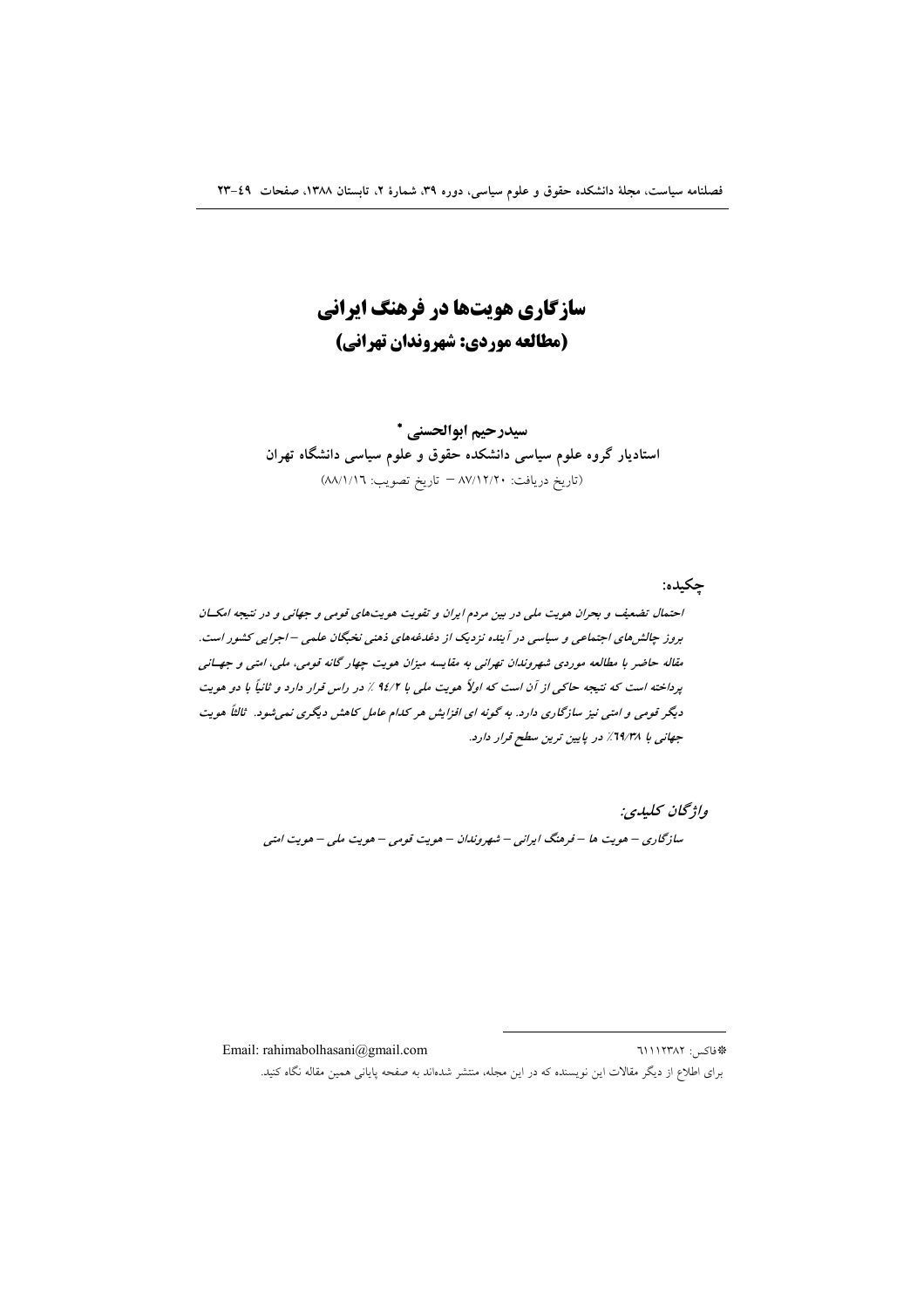#### مقدمه

مدتی است که بحث وضعیت هویت ملی در کشور و ارتباط آن با دیگر هویت ها (قــومی، امتی و جهانی) مورد بحث متخصصین حوزه های علوم اجتماعی است. برخــی وضـعیت آن را در حال بحران و برخی دیگر آن را حداقل در وضعیت چالش مطرح می نمایند. و نیز معتقدند هویتهای قومی در حال افزایش و چالش با هویت ملـی مـیباشـند، از طـرف دیگـر نظـام جمهوري اسلامي از بدو تأسيس تا كنون ضمن بي توجهي به هويـت ملـي درصـدد تقويـت و تعالی هویت امتی (جامعه سیاسی۔مذهبی) فراتر از مرزهای ملی است. این مقالـه کـه حاصـل یژوهشی در سطح جامعه آماری شهر تهـران مـی باشـد در یـی سـنجش میـزان هویـت هـای چهارگانه در میان شهروندان تهرانی است.

سؤال اصلی در این پژوهش اینـست کـه: وضـعیت شـاخص هـای هویـت ملـی در میـان شهروندان تهرانی چگونه است؟ آیا جامعه دچار بحران هویت ملی شده است یا اینکه هویت ملي دچار چالش جدي است؟

سؤال فرعي يؤوهش نيز عبارتند از:

۱– وضعیت هویت های قومی، امتی و جهانی در میان شهروندان تهرانی چگونه است؟ ۲– آیا ارتباط مستقیم و یا معکوسی میان هر یک از هویت های فوق با هویت ملی وجود

 $s_1, s_2$ 

فرضیات تحقیق نیز این بود که: اولاً: هویت ملی در میـان شــهروندان تهرانــی در وضــعیت چالشي است.

فرض دوم نیز این بود که: ثانیاً: رابطه معکوس بین هویت ملَّى و هویت هاى دیگـر وجــود دار د.

این مقاله حاصل یک پژوهش پیمایشی به تعداد ۷۰۰ نفـر جامعـه نمونـه آمـاری در سـطح جامعه آماری شهرسـتان تهـران در زمـستان ١٣٨٦ مـي باشـد. نتيجـه پــژوهش نــشانگر ابطــال فرضیات بوده است. بدین معنی که وضعیت هویت ملی در سطح بسیار خــوبی قــرار دارد و دو هویت دیگر (قومی و امتی) نیز بعد از هویت ملی در وضعیت خوبی قرار دارند. بگونه ای ک بین این سه نوع هویت نوعی سازگاری و همراهی وجـود دارد. امـا هویـت جهـانی بـا فاصـله زیادی در سطح پائین تری قرار دارد.

#### ۱- کلمات

هويت در لغت نامه دهخدا "تشخَّص" معنا شده است. و تشخَّص به مفهوم برخورداري از مجموعه ویژگی ها و خصوصیات متمایز از دیگران است، که موجب شناسایی و تمـایز فـرد از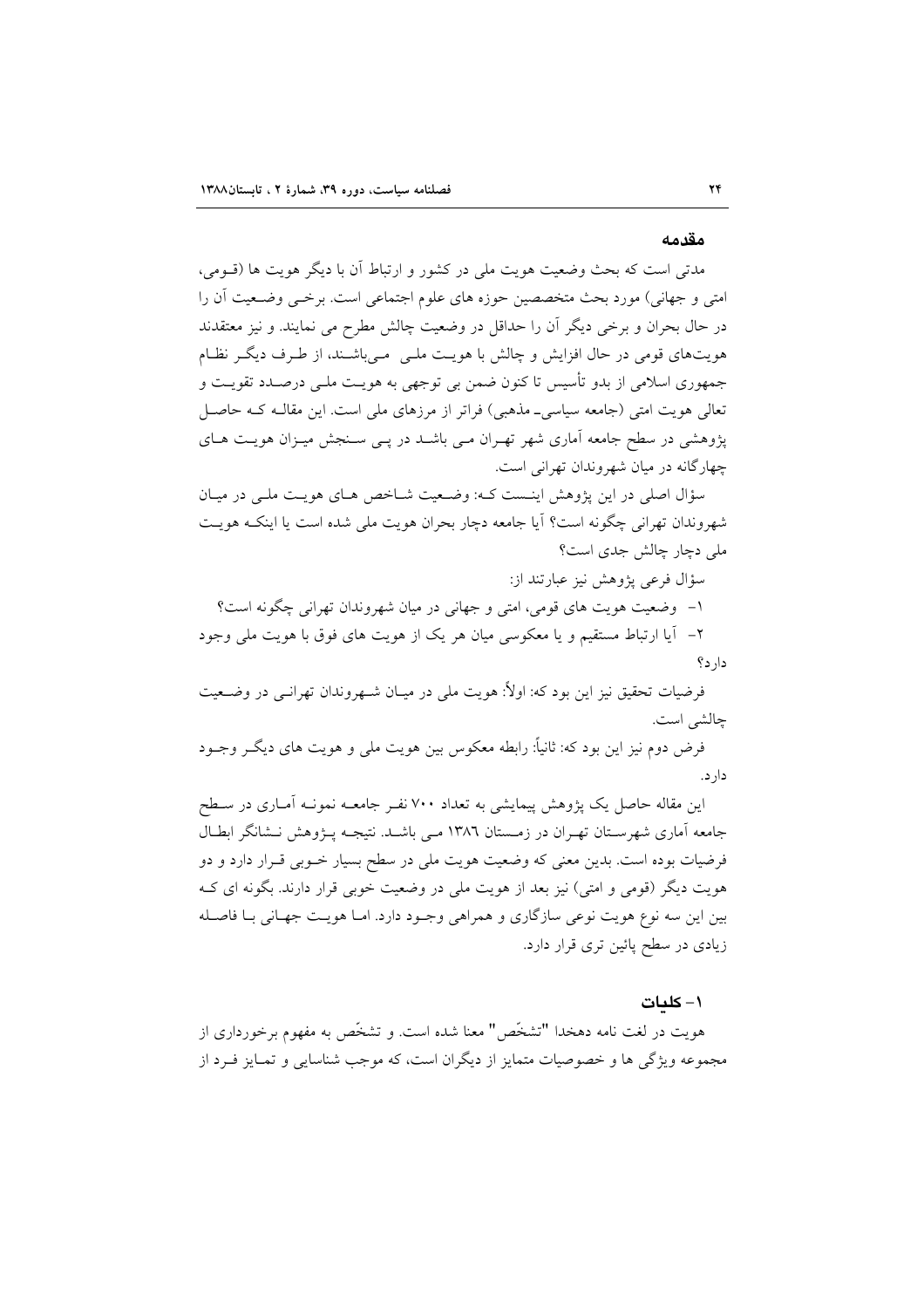فرد، گروه از گروه و یا اهلیتی از اهلیتی دیگر می شود، در صورتی که کلیه اعضاء یک گـروه و یا اهلیت را همانند می نماید.

مؤلفه های هویت از دو بخش شناختی (ذهنی) و روانشناختی (روحـی و روانـی) تـشکیل مي شود. بخش ذهني (باورها) شامل مجموعه ارزش ها، اعتقادات، هنجارها، نمادها و ايستارها (طرز تلقى) است، و بخش روانى (احساسى) نيز مجموعه احساسات، محبت و نفرت، تمايل و بی رغبتی، تعلق، تعهد و تکلیف را … در بر می گیرد. وجود این مؤلفه ها و آگاهی نـسبت بـه أنها موجب شکل گیری نوعی "خود" در یک فـرد و یـا یـک اجتمـاع (دسـته، گـروه، جامعـه) میگردد. لذا هویت در مرتبه نخست به دو سطح فردی و اجتماعی تقسیم می شود.

فرد دارای اهداف، منـافع، مـصالح خــاص خــویش در قلمروهــای روابــط "میــان فــردی"، اعتقادات مذهبي"، "وضعيت شغلي" و "آينده زندگي" و نگرش نسبت بـه خــود اســت (شـكوه نوبی نژاد. ۱۳۸۳). که او را به عنوان یک شخص یگانه، براساس تفاوت های فـردی اش متمـایز از دیگر اشخاص (درون گروه) معرفی می کند (منوچهر محسنی، ۱۳۸۳).

اما هويت در سطح اجتماعي، به مفهوم هويت جمعي، هويت گروهي است، كه يـك جمـع (گروه) را از دیگر جمع ها (گروه ها) جدا می سازد. یعنی مجموعه ویژگی هـایی کـه در یـک تعداد معيني از افراد وجود دارد، باعث ايجاد "ما" مي شود و اين گروه تحت عنوان "مــا" را از گروه های دیگر یا "آنها" متمایز می کند (احمدلو، ۱۳۸۱، ص۱۲).

البته به یک نکته دیگر نیز باید توجه داشت، که گروه صرفاً به خاطر همانندی افـراد شـکل نمي گيرد و بواسطه آن تداوم نمي يابد، بلكه شكل گيــري گــروه مــستلزم دو مؤلفــه متمــايز و مکمل است، یکی بخش محتوایی شامل هماننـد ذهنـی و روانـی اسـت، امـا بخـش دیگـر آن یگانگی و یکپارچگی ساختاری است. گروه هنگامی شکل می گیرد که باوری معین و هماهنگ و نیز ساختاری واحد مرکب از پایگاهها و نقش ها بوجود آید و برای آحاد اعضاء توجیه شـود و افراد آن را بیذیرند و سپس هر یک با استقرار در موقعیت های خاص به ایفای نقش محـول و انجام وظایف بپردازند. در این حالت می توان از گروه اجتمـاعی و شـکل گیـری هویـت اجتماعی سخن به میان آورد (محمد حیدری، ۱۳۸۳، ص۳٤٥).

بنابراین هویت اجتماعی مبتنی بر سه عنصر است: ١- هماننـدی و همـاهنگی شخـصیت اجتماعی یا "فرا خود" فرد بـا بخـش ذهنـی و پنـدارهای مقـوم گـروه و نیـز اسـتقرار وی در یایگاهی معین. ۲- آگاهی و اعتقاد فرد از تعلق بـه گـروه اجتمـاعی معـین و ارزش و اهمیـت عاطفی این عضویت برای فرد. ۳- پیدایی تعهد و احساس مسئولیت بـرای ایفـای نقـش هـای محول در کلیه ساختارهای اجتماعی مربوط.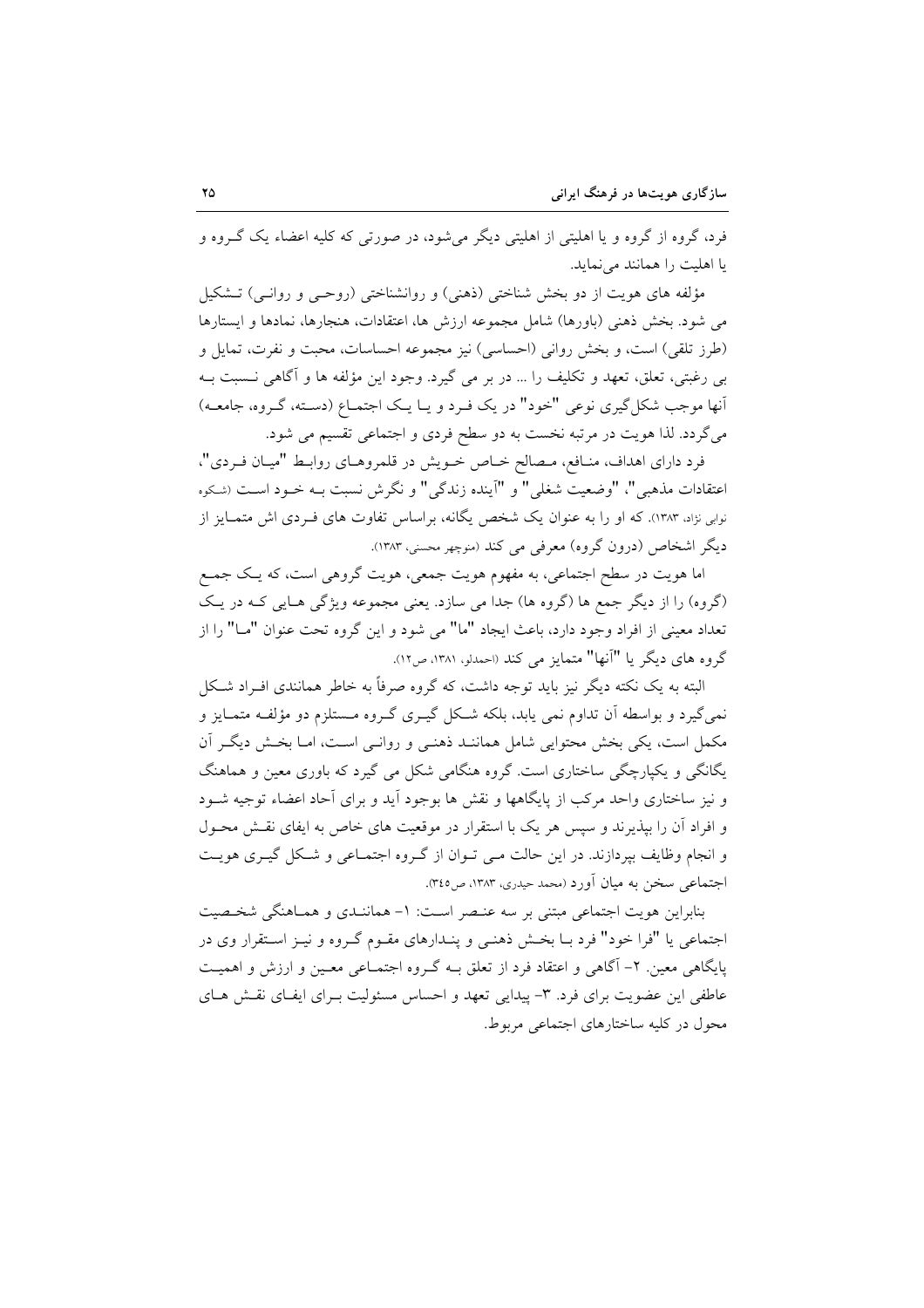فرد در جامعه در چندین گروه (موازی، متداخل، جزء و کل) عضویت دارد، که هر یک از آنها بر اساس هویتی معین و مجزای از دیگری به حیـات خـود ادامـه مـی دهنـد. فـارابی ایـن جوامع را به شش گروه خانواده، کوی، محله، شهر، امت و جامعه بین المللی تقسیم می کنـد (سیاست مدینه و آراء اهل مدینه فاضله)، اما در جوامع امروزین فقط می تـوان چهـار اجتمـاع بزرگ برخوردار از هویت مشخص را تمییز داد که عبارتند از: قوم، ملت، امت (جامعه سیاسبی ـ دینی) و جامعه بین الملل. بنابراین هویت اجتماعی در چهار سطح هویت قومی، هویت ملـی، هویت امتی و هویت جهانی برای یک فرد شکل می گیرد و افراد از جهت حـداقل چهـار نــوع هويت اجتماعي قابل يژوهش و بررسي هستند. البته امروزه هويت ملي بالاترين سـطح هويـت جمعی افراد را تشکیل می دهد و در جهان امروز فراگیرتـرین و در عـین حـال مـشروع تـرین سطح هويت نيز هست (محمد حيدري، ١٣٨٣، ص٣٤٥) .

برای بررسی هویت اجتماعی باید بدانیم که ابعاد مختلف پنداری و ساختاری یک جامعـه (و در پی اَن هویت اجتماعی) کدامند؟ اصولاً از منظر بررسی هویت یک جامعه دارای پنج بعد جامعهای، جغرافیایی، تاریخی، فرهنگی و سیاسی است. که در اینجا با محور قرار دادن هویت ملی به توضیح این ابعاد می پردازیم.

- بعد جامعهای هویت ملی در ارتباط با کیفیت روابط اجتماعی فرد با نظام کلان اجتمـاعی است. در صورت تقویت مناسبات و روابط فرد با جامعه، هویـت جمعـی فـرد در سـطح ملـی شکل می گیرد و اصطلاحاً "مای ملی" تحقق می یابد (رسول نفیسی، ۱۳۷۹، ص۱۹۹). اعتقاد به وجود و ضرورت وجود جامعه ملی، احساس و اعتقاد و تمایل به عضویت در این جامعــه، احــساس تعلق خاطر مشترک و احساس تعهد افراد به اجتماع ملی یا مای ملی، پذیرش یکدیگر به عنوان هموطن، نگرش مثبت به دیگران متعلق به ملت، باورهایی در بـاب ریــشه هـای اجتمـاع ملـی، اعتقادات راجع به سرنوشت و آینده جامعه، افتخار به عضویت در این جامعه و علاقه و تمایــل به پرداختن هزینه های لازم برای عضویت خود و تداوم حیات این اجتماع، نگرش نـسبت بـه مبانی همبستگی و همکاری اجتماعی از مولفههای این سطح از هویت می باشند.

– بعد جغرافیایی: محیط جغرافیایی تبلور فیزیکی، عینی، ملموس و مشهود هویت ملبی بـه حساب مي آيد. براي شکل گيري هويت واحد ملـي تعيـين محـدوده و قلمـرو يـک سـرزمين مشخص ضرورت تام دارد. هویت در این بعد عبارت است از: نگرش مثبت به آب و خاک بـه این جهت که ما ساکن یک کشور و یک سرزمین معین هستیم و از جایگاه مشخـصی در نظـام هستی برخورداریم. عنصر سرزمین که با اقتصاد و سیاست پیونـد نزدیـک دارد، واحـد بقـاء را برای شخص معلوم می سازد، به این معنی که تنها با وجود آن سـرزمین مــشخص رسـیدن بــه اهداف و رفع نیازهایش متصور خواهد بود. دلبستگی و تعلق خاطر به سرزمین مـادری کـه بـا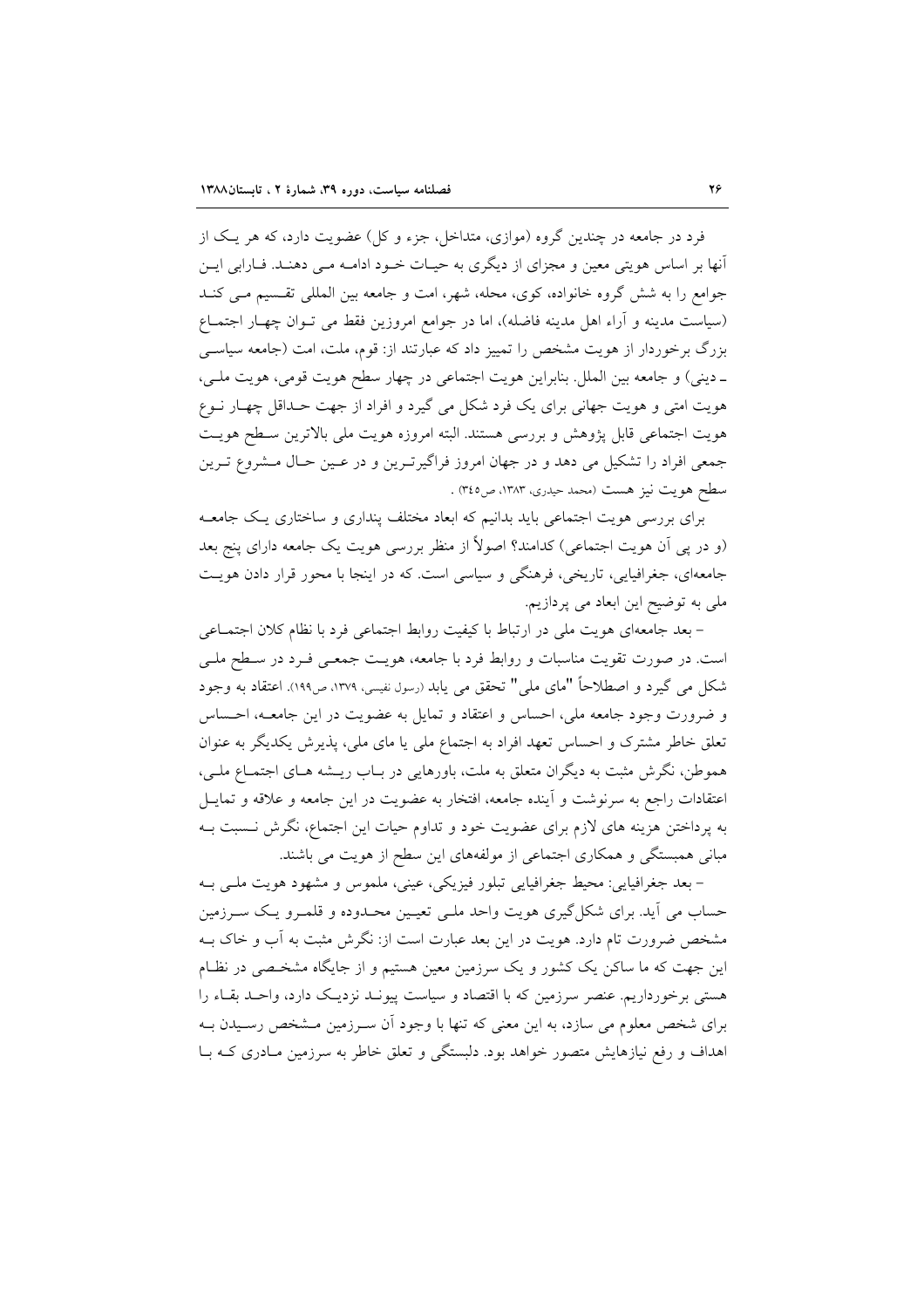مرزهای معین مشخص می شود. مؤلفه های بعد جغرافیایی هویت ملـی عبارتنـد از: آمـادگی برای دفاع از سرزمین در زمان بروز خطر، مرجح دانستن زندگی در کشور خود بر سـایر نقـاط جهان یا عدم تمایل به مهاجرت و پذیرفتن سرزمین مشخص به عنوان کشور، علاقه منـدی بـه یکپارچگی سرزمین در آینده، رویکرد و نگرش مثبت بـه سـرزمین خـود، احـساس آرامـش و آسایش در صورت زندگی در آن.

– بعد تاریخی: بعد تاریخی هویت ملی عبارت است از آگاهی مشترک افراد یک جامعـه از گذشته تاریخی و احساس دلبستگی به آن و احساس هویت تاریخی و هم تاریخ پنداری پیوند دهنده نسلهای مختلف به یکدیگر که مانع جدا شدن یک نسل از تاریخش می شود. البتـه بایــد به این نکته توجه داشت که بیش از آنکه اشتراک تاریخی مهم باشد، احساس و تفسیر مــشترک تاریخی اثرگذار است. اعضای یـک ملـت نــسبت بــه گذشــته خــود بایــد تفــسیری هماننــد و ارزشگذاری مشابه و تعلق مشترک و تعهد مناسب داشته باشند نه اینکه صـرفاً وقـایع مــشترک داشته باشند، چه بسا افراد جامعه دارای حوادث و وقایع مشترک در گذشته می باشـند، امــا بــه علت تفسیر و ارزشگذاری متفاوت و متعارض، آن اشتراک حـوادث سـبب افتـراق اجتمـاعی کنونی می شود. بنابراین علاوه بـر آگـاهی از مهمتـرین حـوادث و شخـصیت هـای تـاریخی، میبایست احساسات و عواطف مثبت و منفی نسبت به حوادث، وقایع و شخصیت های مثبت و منفي كه نتيجه أن برخورد مثبت و منفي و افتخار أميز با أن يـا موفــق دانــستن فعاليــتهــا و اقـدامات شخـصيت هـاي مـوثر و مثبـت در تـاريخ كـشور و احـساس غـرور يـا نـاراحتى و سرافكندگي و تحقيرشدن وجود داشته باشد، مضاف بر آنكه بايد اهتمام تاريخي يعني اهميت دادن به تاریخ جامعه خود در مقایسه با سایر جوامع نیز وجود داشته باشد.

- بعـد فرهنگـي: مقـصود از فرهنـگ مجموعــه ارزش هــا، هنجارهــا، نمادهــا، اعتقــادات، احساسات و رویکردهایی است که در زمینه همه نهادهای اجتماعی اعـم از اقتـصاد، سیاسـت، خانواده، مذهب، تفریحات و جامعه پذیری (آموزش و پرورش) در یک جامعه به عنوان میراث تاریخی به صورت وجدان جمعی درآمده است، البته از میراث فرهنگی نیز بـه عنـوان فرهنـگ یاد می شود، مؤلفه های هویت ملی در این بعد عبارت است از: ارزشگذاری جامعه نـسبت بـه میراث فرهنگی، و ضرورت حفظ و نگهداری و کاربرد آن، نگیرش جامعیه نسبت بیه زبیان و ادبیات، قضاوت جامعه در خصوص استمرار ارزش ها و اصول تعلیم و تربیت، ... .

– بعد سیاسی: هویت ملی در بعد سیاسی بدین معنی است که افرادی که از لحاظ فیزیکـی و قانونی و عملاً تحت سلطه یک ساختار سیاسی هستند و داخـل مرزهـای ملـی یـک کــشور زندگی میکنند و تابعیت یک سیستم سیاسی را پذیرفتهاند و موضـوع یـا مخاطـب قــوانین آن کشور هستند از لحاظ روانی هم خـود را اعـضای آن سیـستم سیاسـی بداننـد، و بـه باورهـای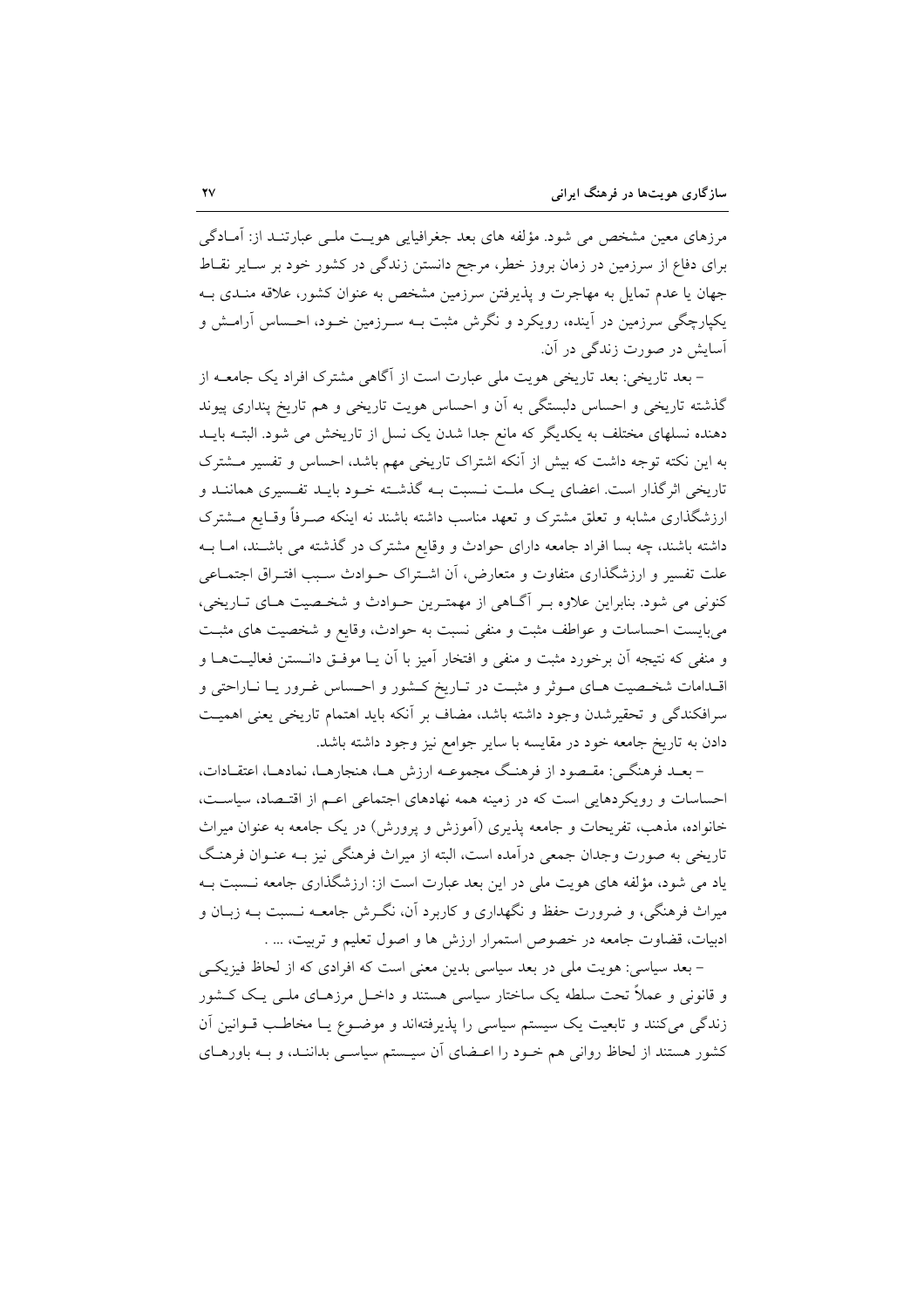سیاسی و مبانی ارزشی آن معتقد باشـند، و سـاختار سیاسـی و پایگـاههـا و نقـش هـای آن را بيذيرند و نسبت به ايفاي اين نقش ها تعهد داشته باشند. و خواهان ســاختار سياســي واحــد و روشنی برای کل اجتماع سیاسی باشند و نسبت به وجود یک سیستم سیاسـی یکپارچــه بــر آن سرزمین و جامعه نگرش مثبت داشته باشند، و ایدئولوژی سیاسی معینی را برای جامعه سیاسی و نظام سیاسی تجویز نمایند، و با ساختار قدرتی مشخصی موافتی باشـند، و نـسبت بـه منبـع قدرت سیاسی در جامعه نیز نگرش معینی داشته باشند و نقش خود را در سیستم بطور واضـح تبیین و ارزیابی کنند، و پیرامون جایگاه و نقش فرمانروایان نیز دیدگاه خاصی داشته و ارتباط خود با حکام را به صورت روشن ترسیم نمایند.

یک نکته را یادآور می شویم که موضوع بحث بر سـر نظـام سیاسـی و یـا حکـام سیاسـی موجود نمی باشد، چرا که این موضوع در حوزه مشروعیت سیاســی مطـرح اسـت، بلکـه درک کلی در خصوص هویت سیاسی است، چرا که امکان دارد نظـام سیاسـی موجـود و یـا حکـام فعلمی فاقد مشروعیت باشند و لذا مـورد پـذیرش شـهروندان یـک جامعـه نباشـند. امـا همـان شهروندان معتقد به ضرورت استقرار یک نظام سیاسی یکپارچه و حکامی بـا صـفات معـین و جایگاه و نقش مشخص که با فرهنگشان سازگار است در میان خود باشند.

بنابراین در اینجا نظام سیاسی نوعی مطرح است که شاید هم اکنون مستقر باشد و یا اینک امید و اعتقاد مردم به استقرار آن در آینده باشد، مهم آنستکه مردم دارای ارزش ها و هنجارها و نمادها و طرز تلقیها و اعتقادات مشترک در خصوص ساختار سیاسی معـین باشـند و از لحـاظ عاطفي و رواني نيز به مولِّفه هاي فوق مشتركاً تعلق داشته باشند و در عمل به آن متعهد باشند.

# ۲– وضعیت هویت ملی در میان شهروندان تهرانی

بر اساس كليات گفته شده، پژوهشي در خصوص وضعيت هويت ملي در مقايسه با هويت های قومی، امتی و جهانی در میان شهروندان تهرانی با جامعه نمونه آماری ۷۰۰ نفر در زمستان ١٣٨٦ انجام شد. مسئله اصلي اين يؤوهش اين بود كه دريابد آيا در بين اين شهروندان بحيران هويت ملي وجود دارد يا هويت ملي در وضعيتي چالشي قـرار گرفتــه اســت؟ وضــعيت ديگــر هويت ها (قومي، امتى، جهاني) چگونه است؟ آيــا تعــارض جــدى ميــان گونــه هــاى مختلــف هويتي وجود دارد؟

ترکیب جمعیت شناختی نمونه آماری عبارتند از: الف: تركيب جنسيتي: زنان: ٤٨/٩٣ درصد، مردان: ٥١/٠٧ درصد، ب: ترکیب سنی: کمتر از ۲۰ سـال: ۲۱/۷۳ درصـد، ۳۰-۲۰ سـال: ۳۲/۱۹ درصـد، ٤٠-۳۰ سال: ٢٣/٦١ درصد، ٥٠-٤٠ سال: ١٦/٤٥ درصد، ٥٠ سال به بالا: ١٥/٠٢ درصد،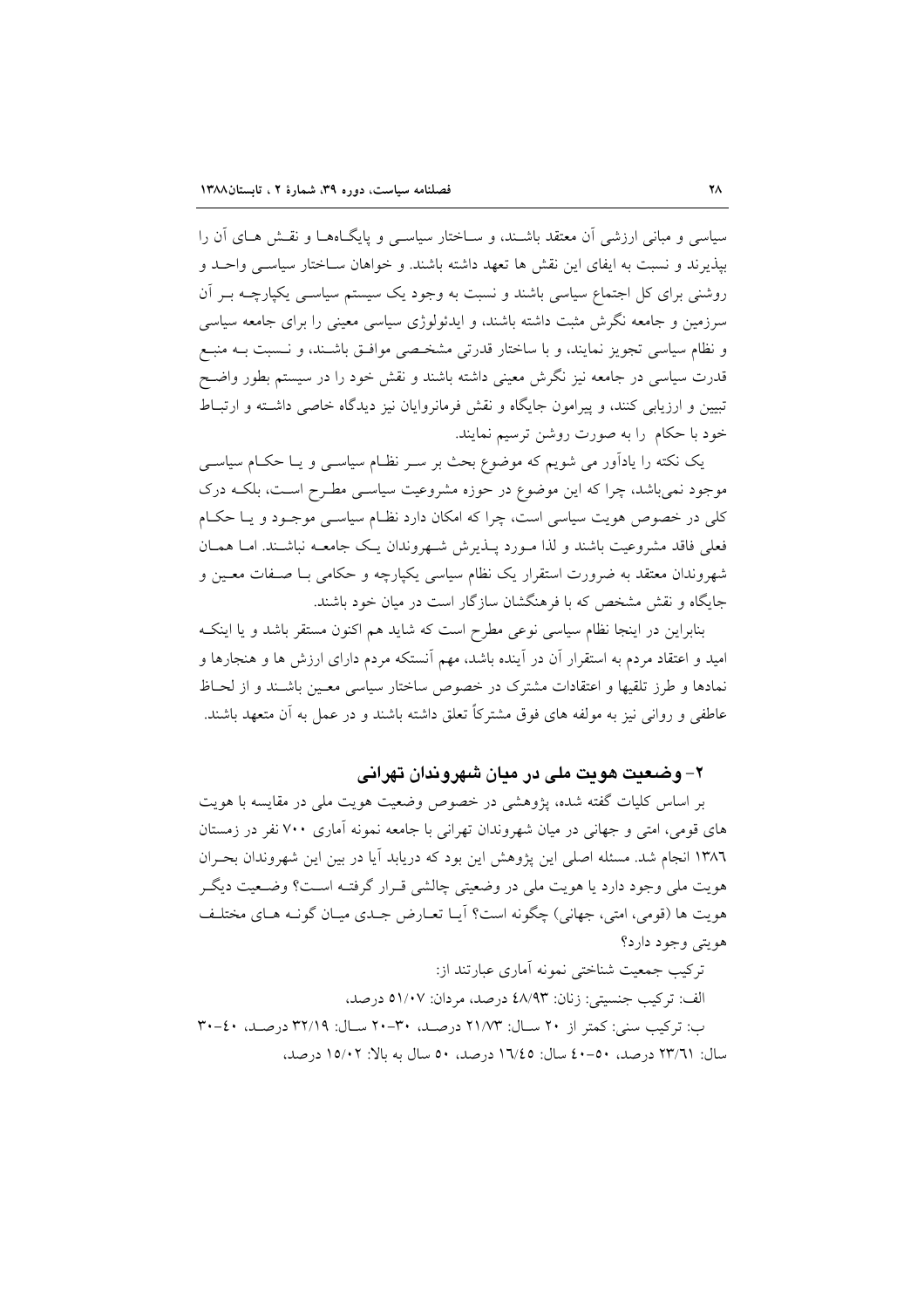ج: تركيب تحصيلي: بي سـواد: ١/٢٩ درصـله، ابتـدايي: ١٢/١٦ درصـله، راهنمـايي: ١٦/٤٧ درصد، متوسطه: ٤٢/٢ درصد، فوق دييلم: ٧/٤٤ درصد، ليسانس: ١٥/٣١ درصد، فوق ليسانس: ۱٦/٣١ درصد، دکتری ١ درصد، بدون جواب: ١/٢٩ درصد.

د: ترکیب در آمد: فقیر (با در آمد کمتر از ۲۵۰/۰۰۰ تومان): ۲۵/۳۸ درصد، متوسط (در آمــد از ۲۵۰/۰۰۰ تومان تا ۲۵۰/۰۰۰): ۳۵/۳۵ درصد، دارای در آمد بالاتر از ۲۵۰/۰۰۰ تومان: ۸/۹۷ در صد.

با توجه به ترکیب ناموزون جمعیت از لحـاظ زبـان مـادری، امکـان بهـره گیـری از نمونـه متوازن از این جهت وجود نداشت، ولی همانطور که مشاهده می شـود چهـار مؤلفـه جمعیـت شناختی دارای ترکیب مناسبی هستند. لذا نمونه آماری قابل اتکا و اعتماد است.

وضعیت هویت های مختلف در جامعه در سه زاویه سنجیده شد. ابتدا ابعاد و یا مؤلفههای مختلف هويتي (اجتماعي، جغرافيايي، تاريخي، فرهنگي، سياسي) در هـر يـک از هويـت هـاي چهارگانه مورد سنجش و مقایسه قرار گرفت و سپس با جمع بنـدی میـزان همـه مؤلفـه هـای هویتی در هر یک از حوزه های هویتی چهارگانه (قومی، ملـی، امتـی، جهـانی)، وضـعیت ایــن هویت ها با یکدیگر مقایسه شد، و سپس ارتباط وضعیت هر یک از هویت ها را بـا متغیرهـای جمعیتشناختی (سن، جنس، تحصیلات، درآمد) مورد بررسی قرار دادیم.

### ١-٢- وضعيت مؤلفه ها و شاخص ها در هويت هاى چهارگانه

همانطوری که مطرح شد هر اجتمــاع دارای پــنج بعــد هــویتی مــی باشــد کــه عبارتنــد از: جامعهای، جغرافیایی، تاریخی، فرهنگی و سیاسی. لذا در اینجا به بررسی و ارزیـابی ایــن ابعــاد هویتی در سطوح چهارگانه هویت می پردازیم.

## ۱–۱–۲– وضعت هويت جامعهاي ــ ملي

برای سنجش این بعد از هویت در سطوح چهارگانه هویتی هفت متغیر مورد سنجش قــرار گرفتند که عبارتند از: احساس تعلق و عضویت به اجتمـاع، تمایـل بــه زنــدگی و عــضویت در اجتماع، تمایل به حفظ یکپارچگی و بهم پیوستگی اجتماع، پذیرش دیگر اعـضای اجتمـاع بــه عنوان هم وطن، شرط عضویت در اجتماع ملی، احساس افتخـار و غـرور در اثـر عـضویت در اجتماع، مبانی همبستگی ملی.

برای سنجش مؤلفههای هویت جامعه \_ملی نه (۹) پرسش از پاسخگویان پرسیده شده ک نتيجه أنها درك ميزان هفت مؤلَّفه از اين بعد از هويت ملَّى در ميان شهروندان تهراني است.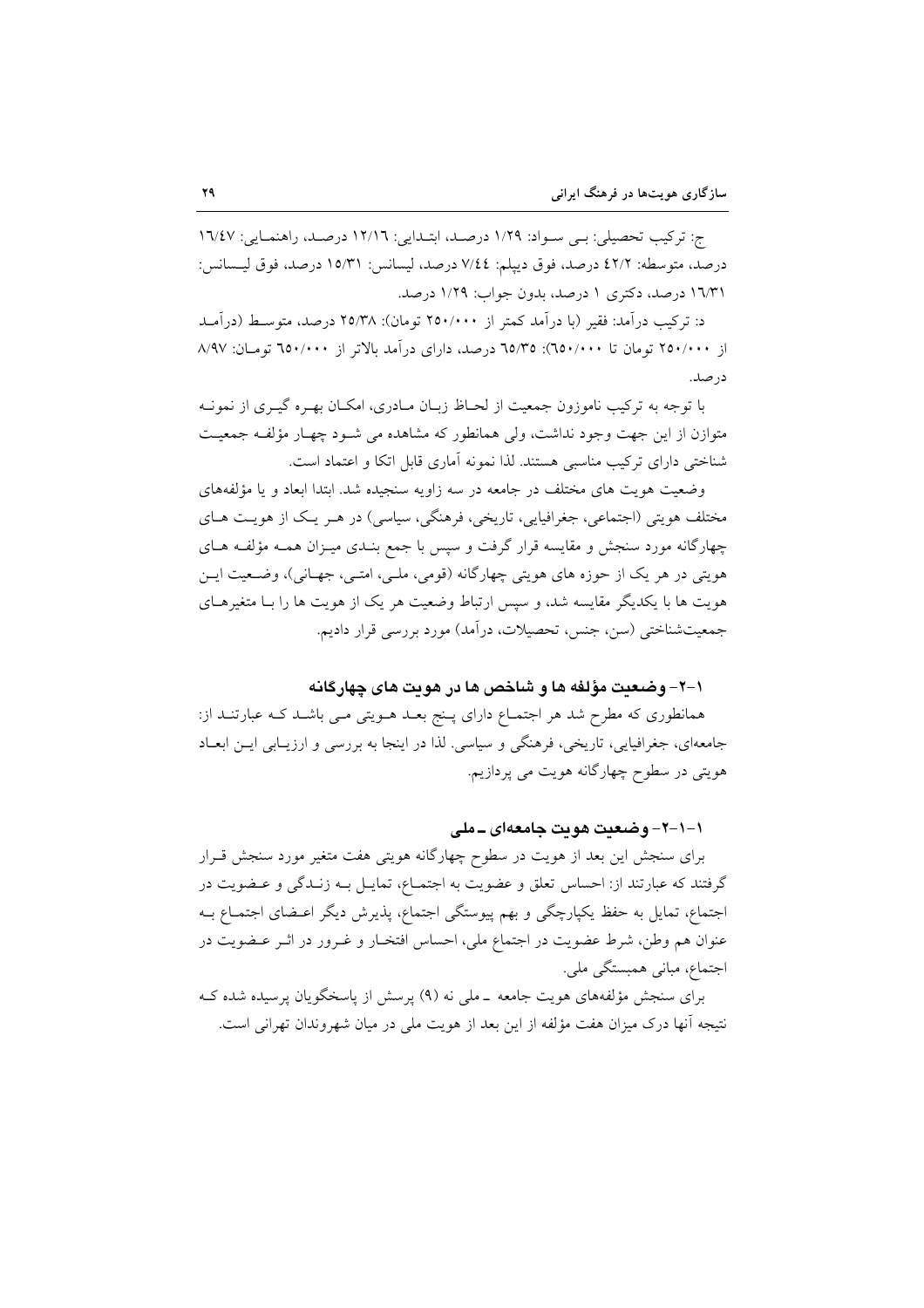١-١-١-٢- احساس تعلق و عـضويت: اولـين يرسـش در خـصوص احـساس تعلـق و عضویت به هر یک از جوامع چهارگانه مربوط به هویـتهـای قـومی، ملـی، امـت مـسلمان و هويت اجتماعي \_ جهاني بود. از پاسخگويان پرسيده شد: شما به هر يک از جوامع قومي، ملي، امت مسلمان، جامعه جهاني چقدر احساس تعلق و عضويت مي كنيد؟

میزان احساس تعلق و عضویت خیلی زیاد و زیاد نسبت به هر یک از هویت ها به ترتیب عبارت است از: ٨٣/٨ درصد نسبت به جامعه ملي، ٨٠/٨ درصد نسبت به جامعـه دينـي، ٧١/٦ نسبت به جامعه قومي و ٥٨/٥ درصد نسبت به جامعه جهاني.

ياسخ ها نشانه نزديكي جامعه ملي با جامعه ديني (امتى) است.

۲-۱-۱-۲- تمایل به زندگی و عـضویت: بـرای سـنجش ایـن شـاخص از پاسـخگویان پرسیده شده: بدون توجه به روابط خویشاوندی و مسائل زندگی چقدر دوست داریــد در هــر یک از جوامع قومی خود، ملت ایران، امت مسلمان و جامعه جهانی زندگی کنید؟

میزان تمایل پاسخگویان به زندگی در هر یک از جوامع چهارگانـه بـه ترتیـب زیـر اسـت: ٨٢/١ درصد نسبت به جامعه ملي، ٧٥/٧٥ درصد نسبت به امت مسلمان، ٦٨/٧ درصد نسبت به جامعه قومی و ٦٠/٣ درصد نسبت به جامعه پیشرفته دنیا ابراز تمایل خیلی زیـاد و زیـاد بـرای زندگي نمودند.

۳–۱–۱–۲– تمایل به حفظ یکپارچگی و بهم پیوستگی اجتماع: یکـی از شــاخص۵ــای بسيار مهم هويت جامعهاي \_ملي، علاقه اَحاد اَن جامعه به تداوم جامعه و يكيـارچگي و عــدم تجزیه آن است. در صورتی که هویت ملی در جامعه دچار چالش و یا بحران گردد، مشروعیت حیات آن اجتماع تضعیف می گردد، لذا تمایل به تجزیه و تفکیک اجتماعی در میان شـهروندان افزایش می یابد. با توجه به احتمال گرایش به تجزیهطلبی به سوی تشکیل جوامع قـومی و یـا گرایش به سوی ادغام در جوامع فراملی \_دینی و یــا جهــانی (کــه هــر دو حــاکی از تــضعیف هويت ملي است) در جامعـه ايرانـي، شـاخص هـاي مربـوط بـه صـورت گويـه بـه قـضاوت باسخگو بان گذارده شده است.

داده ها حاکی از آن است که شـهروندان تهرانـی دارای رویکـرد توسـعهطلبـی و میـل بـه گسترش میباشند، برخلاف پاسخ های قبلی گرایش مردم بـه ادغـام در جامعـه دینـی (جامعـه بزرگتر) و نیز در جامعه جهانی بیش از حفظ جامعه ملی است، ضمن آنکه گــرایش بــه ســمت جامعه قومی تقریباً نصف گرایش به سمت جامعه بزرگتر است، چنانکه این میـزان گـرایش بـه ترتیب زیر است: ۸۰ درصد به تشکیل جامعه بزرگ اسلامی، ۷۳/۱ درصد به ادغـام در جامعـه جهانی، و ٦٨/٦ درصد به حفظ جامعه ملي و نيز ٤٦/٤ درصد به امکان استقلال و خودمختاري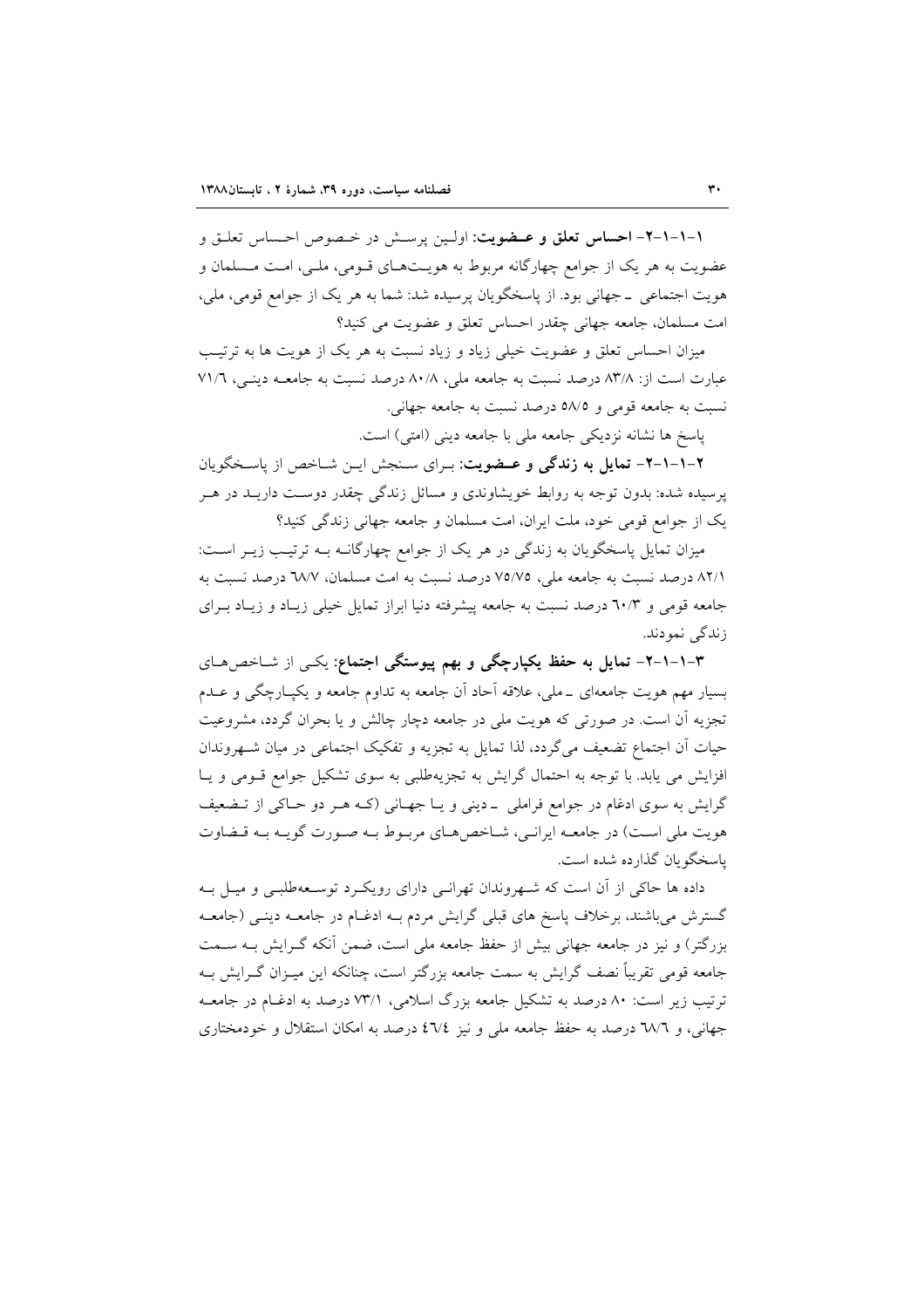اقوام تمایل دارند. بنابراین مردم در صورتی علاقه مندند که جامعه ملی تضعیف شود که جامعه ای بزرگتر تشکیل داده و قدرت بیشتری بدست آورند.

اما در سؤال دیگری برای سنجش میزان تعهد و تمایل شهروندان به پرداخت هزینه در ایــن خصوص (حفظ یکپارچگی اجتماع ملی) از آنان پرسش شد کـه پاسـخ هـا حکایـت از نــوعی تفاوت با یاسخ های قبلی دارد، بدینگونه که هرچنـد ۸۵/۷ درصـد از آنـان معتقـد بـه دفـاع از یکپارچگی جامعه بوده و ۸۲/٤ درصد نیز تجزیه را کار دشمنان خارجی می دانند که باید از آن جلوگیری کرد، فقط ٦٩/٨ درصد از آنان حاضر به کمکهای مالی و یا در صورت لزوم مبـارزه شخصی علیه تجزیه و طلبان هستند، در صـورتی کـه ٧٤/٢ درصـد از پاسـخگویان معتقـد بـه یکپارچگی اجتماعی توسط اجبار نیستند، لذا معتقد به یکپارچگی بـه صـورت ارادی و آزادانـه می باشند.

٤-١-١-٢- پذيرش ديگران به عنوان هم وطن: يكي از شـاخصهـاي هويـت جامعـهاي ملی، نگرش شهروندان نسبت به دیگر افراد جامعه به عنوان هم وطن مبنی بر این است که چــه کسانی را هم وطن خود می دانند. لذا از پاسخگویان سؤال شد که کدامیک از اعـضای جوامـع چهارگانه قومي، ملي، امتي و جهاني را هم وطن خود مي دانند؟ كه به ترتيب ٨٨/٩ درصد كليه افراد ملت ايران، ٨٦/٤ درصد كليه افراد قوم خودشان، ٧٣/١ درصد كليه افراد مسلمان و ٤٩/١ درصد کلیه افراد جامعه بشری را در حد خیلی زیاد و زیاد هم وطن خود برشمردند. پاسخ هـا حکایت از نزدیکی هویت جامعهای \_ملی با هویت جامعهای \_قومی دارد، بنابراین افراد ضمن الفت با جامعه ملي با اجتماع قومي نيز مأنوس هستند.

0-۱-۱-۲- شرط عضویت در جامعه ملی: یکی از پرسشهای اساسی در خصوص هویت ملی ـ ایرانی اینست که مردم ما چه کـسانی را ایرانـی مـی داننـد و شـرط عـضویت در جامعه ملی را چه میدانند؟ هشت شاخص به عنوان شاخص های عـضویت در جامعـه ملـی \_ ایرانی مشخص شده اند که به ترتیب : دفاع از کشور با ۷۹/۸ درصد، عشق به ایـن مملکـت بـا ۷۸/۵ درصد، تلاش برای آبادانی و توسعه ایران با ۷۷/۱ درصد، پای بندی به فرهنگ و آداب و رسوم با ٧١/٥ درصد، تابعيت ايراني با ٦٦/٧ درصد، تولـد در ايـران و زنـدگي در آن بـا ٦٢/٤ درصد، خود را ایرانی دانستن با ٥٩/٥ درصد و در پایان دانستن زبان فارسی با ٣٤/٧ درصد با ياسخهاي كاملاً موافق و موافق شرط ايراني بودن دانسته شده اند. اين ارقام حاكي از آن اسـت که بحث هویت قومی ــ زبانی در سطح بسیار پایینی است، یعنی زبان فارســی معیـار مهمــی در ایرانی بودن دانسته نمی شود.

٦-١-١-٦- احساس افتخار و غرور: یکبی از مؤلفههای بسیار مهم در حـوزه هویـت جامعه|ی \_ملی احساس افتخار یا نفرتی است که از عضویت در یک جامعه بـه انـسان دسـت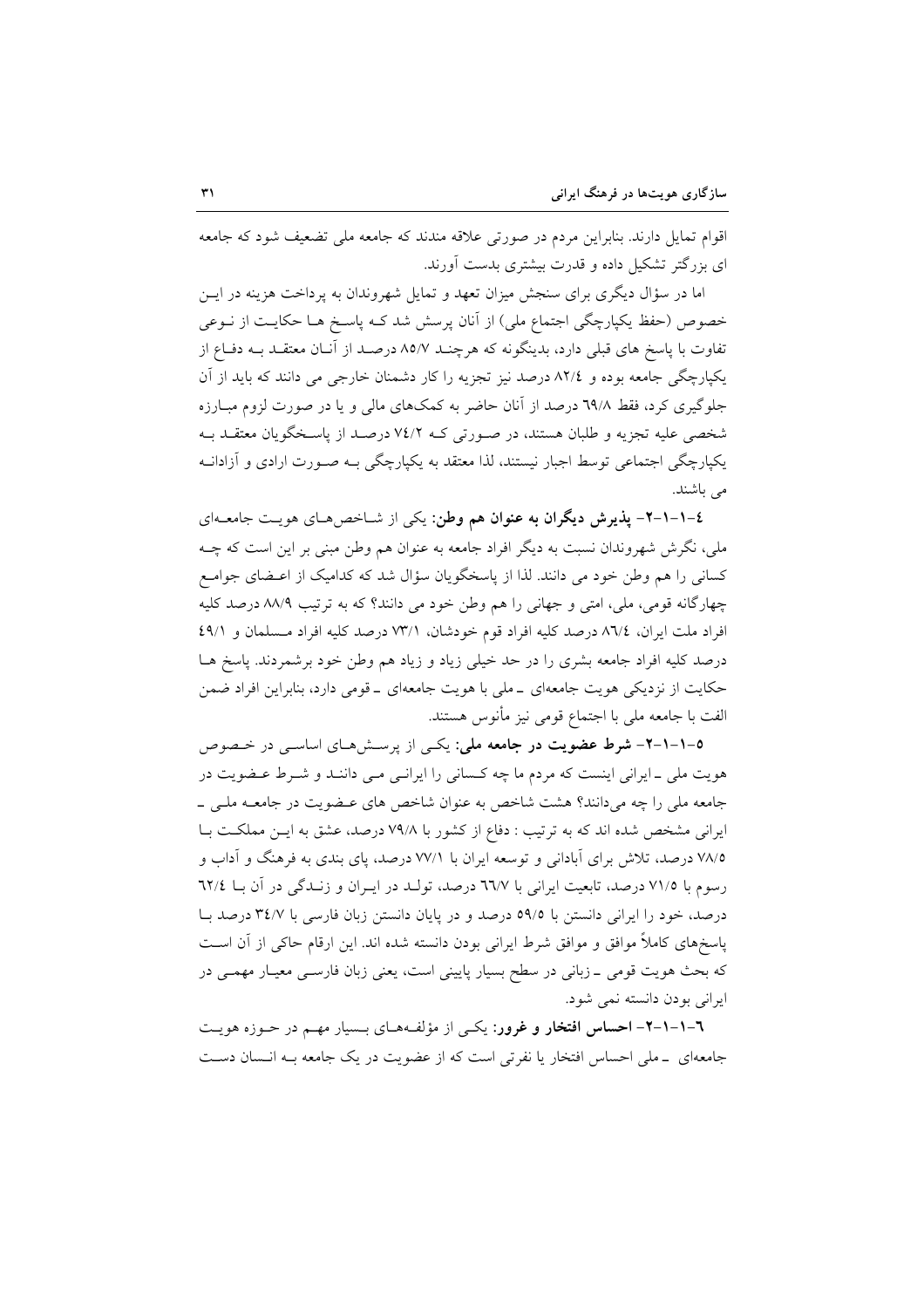می دهد، لذا در ابتدا میزان احساس غرور در ارتباط با عضویت هـر یـک از جوامـع چهارگانـه یرسیده شد و سپس، میزان آن نسبت به هویت ملی یا ایرانی به گونهای دیگر مورد سؤال قـرار گرفت. در ابتدا از پاسخگویان پرسیده شد که: از عضویت و وابستگی به هر یک از اجتماعـات قوم خودت، ملت ایران، امت مسلمان و جامعه پیشرفته جهان امروز چقــدر احــساس افتخــار و غرور مي کنيد؟

که در پاسخ ۸۷/۳ درصد به عضویت در جامعه ملی، ۸۱/۳۵ درصد به عضویت در جامعـه دینی، ۷۸/۵ درصد به عضویت در جامعه قومی و ۱۷/۵ درصد به عضویت در جامعـه پیـشرفته جهان امروز به میزان خیلی زیاد و زیاد احساس افتخار و غرور می نمایند. در اینجا نیـز میـزان احساس افتخار و غرور به عضویت در جامعه ملی در رأس قرار دارد.

میزان احساس افتخار و غرور با پرسش دیگری شامل سه گویه متفـاوت سـنجیده شـد کـه این بار نیز جوابها حاکی از میزان بالای احساس مثبت نسبت بـه جامعـه ملـی اسـت. از پاسخگویان پرسیده شد: با هر یک از جملات زیر به چه میزان موافق یا مخالف هستید؟

| كاملأمخالف | مخالف             | تاحدو دی<br>موافق | موافق        | كاملأموافق          |                                                              | رديف    |
|------------|-------------------|-------------------|--------------|---------------------|--------------------------------------------------------------|---------|
| 01/1       | $2 \cdot \Lambda$ |                   | Y/9          | ۱۸                  | ملیت ایرانی داشتن<br>موجب تحقير است.                         | ٦-۱     |
| $Y/\gamma$ | 227               | 7/7               | $\Lambda$ /9 | $\Upsilon/\Upsilon$ | اینکه عضو چه ملتی<br>هستم برايم مهم نيست.                    | $7 - 7$ |
| OY/T       | 21/7              | $\sqrt{V}$        |              | $\Upsilon/\Upsilon$ | اگر شرایط مناسبی<br>برايم فراهم شود، مليتم<br>را عوض مي كنم. | ٦-٣     |

چنانکه جدول فوق نشان می دهد، ۹۳/۹ درصد از اینکه در شرایط مناسب ملیت خـود را عوض كنند كاملاً مخالف و يا مخالف هستند و ٩١/٩ درصد از ياسخگويان نيز از اينكه مليت ایرانی موجب تحقیر است کاملاً مخالف و یا مخالف هستند و ۸۲/۵ درصد از پاسخگویان نیـز از بی تفاوتی نسبت به ملیت خود کاملاً مخالف و یا مخـالف هـستند. بنـابراین هویـت ملـی \_ جامعه ای دارای جایگاه مناسبی است.

۷–۱–۱–۳– مبانی همبستگی ملی: یک بحث بسیار مهم و تعیین کننده اینستکه مردم مبانی همبستگی در سطح جامعه ملی را چه می دانند؟ آیا برای این همبستگی ریشه هـای قـومی پــا فرهنگ ایرانی، یا اعتقادات دینی و یا نیازهای اقتصادی و اجتماعی را اصل می داننـد؟ کـه هـر یک نشان دهنده میزان قوت هر یک از هویت ها است. لذا از شهروندان پرسیده شـد: بــه نظـر شما هر یک از موارد زیر به چه میزان می تواند موجب همبستگی ایرانیان باشد؟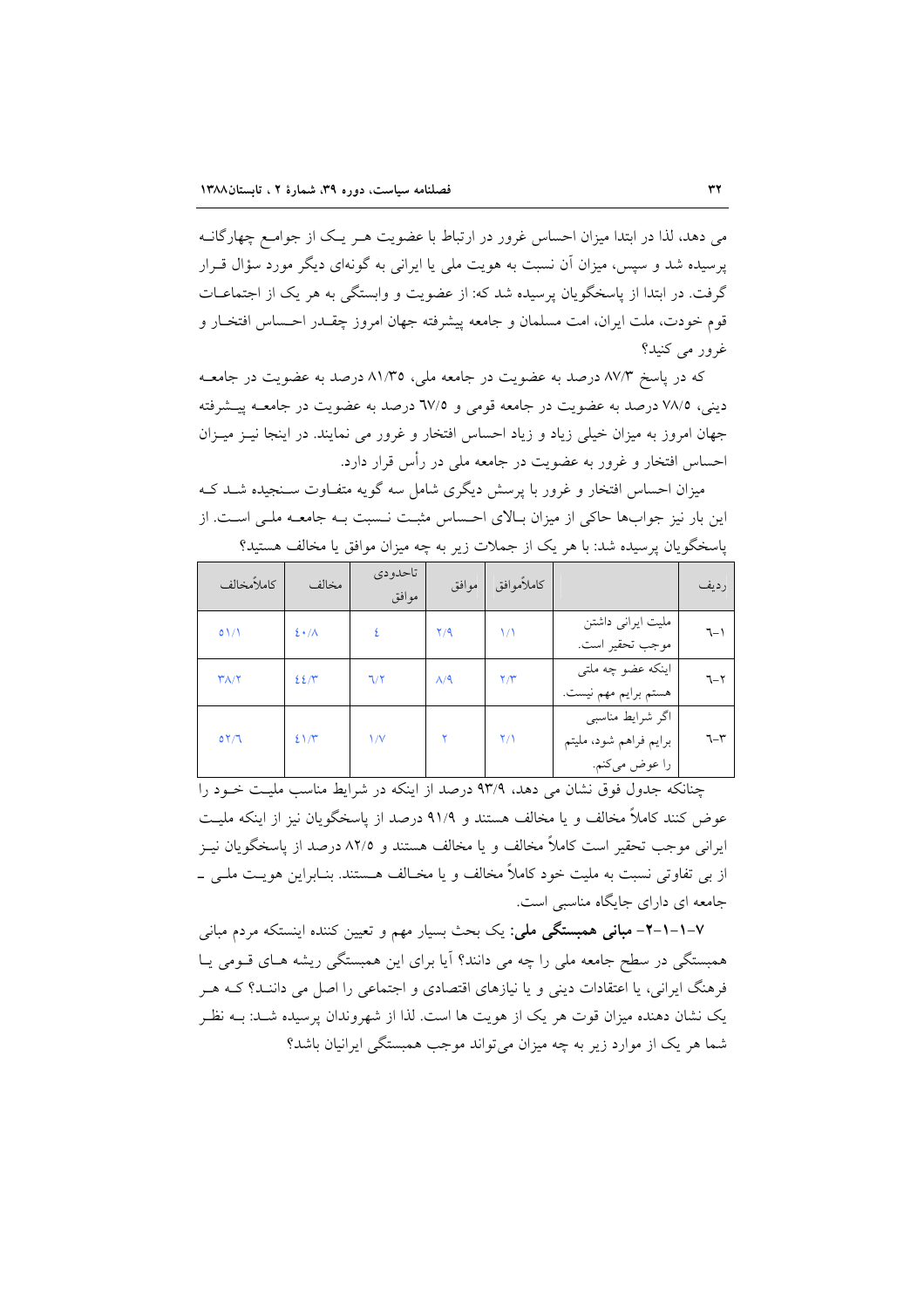سازگاری هویتها در فرهنگ ایرانی

|                                                                | رديف    |
|----------------------------------------------------------------|---------|
| داشتن ریشههای مشترک قومی و قبیلهای؟                            | ۹ $-1$  |
| تاریخ و خاطرات مشترک و اعتقاد به فرهنگ ایرانی و ایرانی بودن؟   | $9 - 7$ |
| اعتقاد به شیعه و برخورداری از فرهنگ و تاریخ مشترک شیعه؟        | $9 - 7$ |
| اعتقاد به دین اسلام و برخورداری از فرهنگ و تاریخ مشترک اسلامی؟ | $9 - 2$ |
| وابستگی و نیاز متقابل اقتصادی، اجتماعی و ضرورت زندگی جمعی؟     | $9 - 0$ |

پاسخها نشان می دهد که: ۸۱ درصد از مردم در خصوص مبنـا بـودن تـاريخ و خـاطرات مشترک و نیز اعتقاد به فرهنگ ایرانی و ایرانی بودن برای همبـستگی ملـی کـاملاً موافـق و یـا موافق هستند، ۷۷/۳۵ درصد نسبت به فرهنگ و اعتقـادات دینـی، ۷۱/۸ درصـد در خـصوص ریشه های مشترک قومی و در نهایت ٦٧/٨ درصد نیز نیازهای متقابل اقتصادی شرط دانستهاند. مقایسه میانگین مؤلفه های هویت جامعهای در هر یک از انواع جوامع چهارگانـه نـشان می،دهد که هویت ملی با کسب ۸۱/۹۵٪ در رأس قرار دارد و پس از آن هویت امتی بــا ۷۸/۰۵ درصد، هويت قومي ٧٠/٥ درصد و هويت جهاني با ٦٢/٧١ درصد قرار مي گيرند.

| ہویت جامعهای ۔ | ہویت جامعهای ۔ | ہویت جامعهای ۔           | ہویت جامعهای ۔ | ىا ھ |
|----------------|----------------|--------------------------|----------------|------|
| جهاني          | فومى           | امتى                     |                |      |
| 7.77/1         | $7.0 \cdot 10$ | $\frac{1}{2}$ $\sqrt{2}$ | ٬۸۱٬۹۵         | درصد |

باید توجه داشته باشیم که پاسخ یکی از سؤالات که مربوط به رویکرد نسبت به آینــده بــود نشان می داد که شهروندان تهرانی علاقه مند به ادغام در جوامع بزرگتر و سلطه بر آنها هستند که این جوامع همان جامعه های جهانی و امت اسلامی می باشند. که در این پاسـخ اجتماعـات ملی و قومی دارای امتیاز پایینی شدند. چنانکه امت اسلامی با ۸۰ درصـد در رأس قــرار دارد و پس از آن جامعه جهانی با ٧٣/١٪ جامعه ملی با ٦٨/٦ درصد و جامعه قـومی بـا ٤٦/٤ درصـد قرار مي گيرند.

| ہویت جامعهای ۔ | ہویت جامعهای ۔ | ہویت جامعهای ۔ | ہویت جامعهای ۔ | نام  |
|----------------|----------------|----------------|----------------|------|
| قومى           |                | جهانی          |                |      |
| 7.27/2         | \.٦٨/٦         |                | ∙∧.            | درصد |

اگر این گویه و مؤلفه را از میان بقیه مولفه ها برداریم وضعیت هویت ملی جامعهای \_ملی و جامعهای \_قومی بهتر خواهد شد. چنانکه در این حالت هویت ملـی بــا ٨٤/٦٢ درصـد در رأس قرار می گیرد و هویت امتی با ۷۷/٦۷ درصـد، هویـت قــومی بــا ۷۵/٤ درصــد و هویــت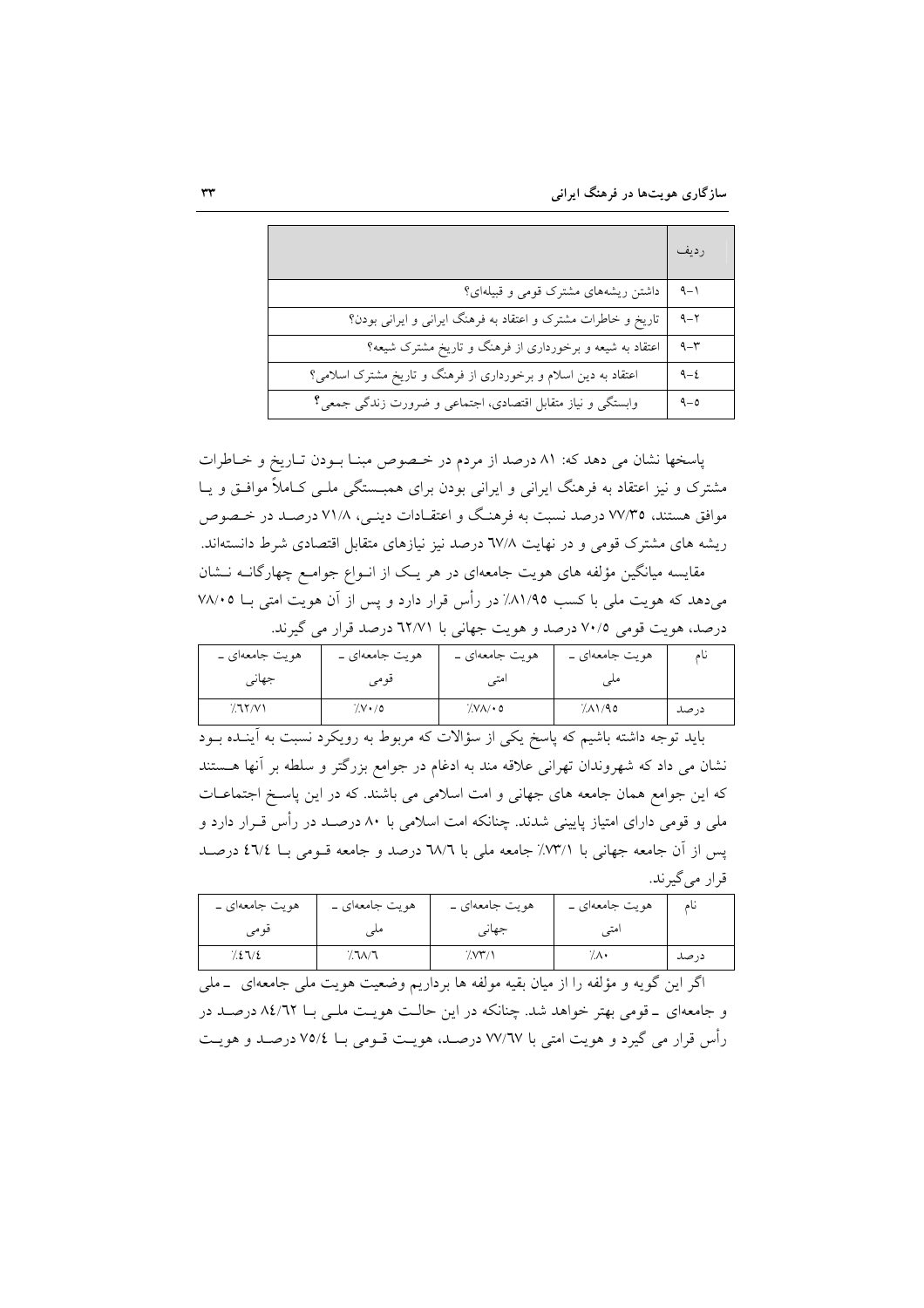جهانی با ٦٦/٦٤ درصد در مراتب بعدی قرار می گیرد. چنانکـه ملاحظـه مـی شـود وضـعیت هویت جامعهای \_ملی و هویت جامعهای \_قومی بهتر خواهد شد، بر این اساس اگر بخـواهیم هویت جامعهای هر یک از هویتها را مقایسه نمائیم، جدول زیر و نمودار مربوطه نشان دهنده وضعیت برتر هویت جامعهای ـ ملی است.

| ہویت جامعهای ۔ | هويت جامعهاي | هويت جامعهاي | هويت جامعهاي | یا ھ |
|----------------|--------------|--------------|--------------|------|
| جهانے          | قە م         | امته         | ۔ ملے        |      |
| 77772          | 7.00/2       | /VV/JV       | 7.12/71      | درصد |

٢-٢- وضعيت هويت ملي ـ جغرافيايي

یکی از ابعاد هویت ملی، مؤلفه سرزمین است، اینکه اعضای یک جامعـه خـود را از کـدام سرزمین می دانند، و سرزمینشان در نزد آنان چه جایگاهی دارد و به چه میزان نسبت به حفظ آن تعهد دارند؟ برای سنجش این بخش از هویت سه پرسش بـرای سـنجش نگـرش و تعهـد طراحي شده است.

۰–۲–۲– نگرش نسبت به سرزمین: در یک پرسش از پاسخگویان خواستیم تا نظرشــان را نسبت به هشت گویه درباره منزلت سرزمین ایران و زندگی در آن بیان نمایند. سؤال ایـن بـود: نظر شما درباره هر یک از جملات زیر چیست؟

|                                                                                              | رديف   |
|----------------------------------------------------------------------------------------------|--------|
| سرزمین ایران بهترین آب و خاک برای زندگی، سعادت و خوشبختی است                                 |        |
| سرزمین ایران یک سرزمین عادی مثل همه جای دنیا است                                             | ۲      |
| زندگی در سرزمین ایران فلاکت بار و دشوار و حقارت آمیز است                                     | ٣      |
| خیلی وقتها به خودم میگویم، کاش در این سرزمین به دنیا نیامده بودم                             | ٤      |
| مسلماً این افتخار بزرگی است که اَدم به سرزمین خودش خدمت کند                                  | ٥      |
| کسانی که به خاطر پول یا زندگی و کار بهتر سرزمین شان را ترک کنند نسبت به اَن خیانت<br>مى كنند | ٦      |
| تلاش در راه آبادی این سرزمین و تحمل سختیها در این راه را وظیفه ملی خود میدانم                | $\vee$ |
| در مقابل هرگونه تجاوز به آب و خاک ایران با جان و دل دفاع میکنم                               | ٨      |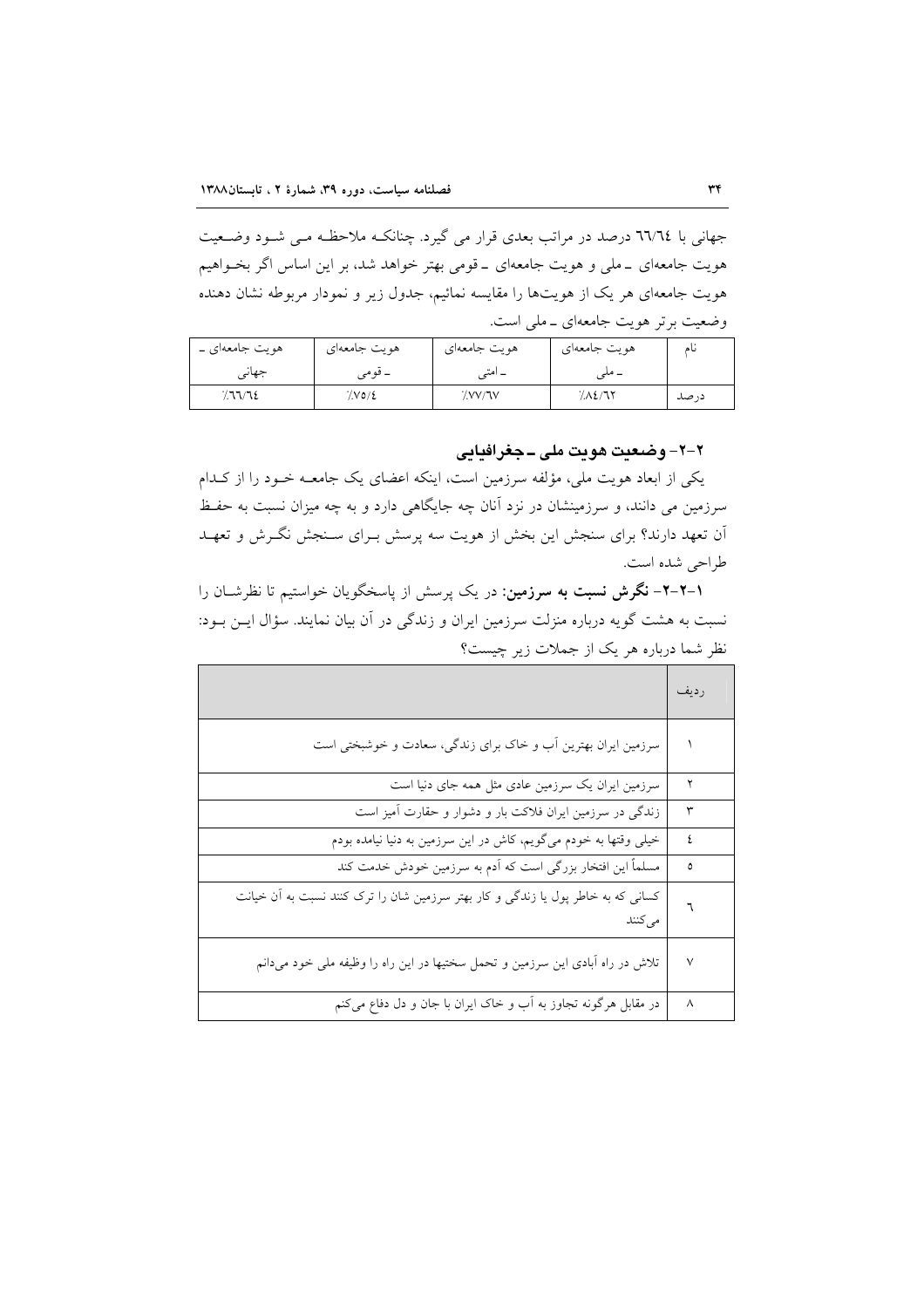گویههای ۸، ۷، ۵ و ۱ به ترتیب گویههای مثبت می باشند که توافق بـا آنهـا حـاکی از بـالا بودن هويت جغرافيايي \_ملي است. وگويههاي ٣، ٤، ٦ و ٢ نيز به ترتيب گويــه هــاي منفـــ, می باشند که مخالفت با آنها نیز نشانگر وضعیت خوب هویت جغرافیایی ــ ملی اسـت. متوسـط افرادی که با گویه های مثبت کاملاً موافق و موافـق بـوده انــد ۸۵/۳ درصــد مــی باشــد. و ۸۱/۲ درصد نيز با دو گويه منفي كاملاً مخالف و نيز مخالف بوده اند. لذا مي توان نتيجه گرفت كـه هویت جغرافیایی ــ ملی در سطح عالی است یعنی مردم نسبت به سرزمین خــود دارای نگــرش مثبت مي باشند.

بدین شرح که ۸٤/۳ درصد با دفاع از جان و دل، ۸۳/۱ درصد بـا تحمـل سـختی هـا، ۸۹/۷ درصد با خدمت به سرزمین، ۸٤/۱ درصد با بهترین آب و خاک بودن ایران کاملاً موافــق و نیــز موافق هستند. برعکس ۸۲ درصد با فلاکت بار بودن زندگی در این سرزمین و ۸۰/۳ درصد نیز با مخالفت شدید از تولد در این سرزمین کاملاً مخالف و نیز مخـالف هــستند. نزدیکــی بــسیار شدید گویههای منفی و مثبت حکایت از بالا بودن وضعیت هویت ملی ــ جغرافیایی میباشد.

۲-۲-۲- تعهد برای دفاع از سرزمین: برای سنجش تعهـد شـهروندان دو پرسـش شـامل مجموعاً ده گویه به ارزیابی پاسخگویان گذاشته شده است. ابتدا از پاسـخگویان پرسـیده شـد: شما با هر كدام از جملاتی كه برایتان می خوانم چقدر موافق یا مخالف هستید؟

|                                                                              | , دىف |
|------------------------------------------------------------------------------|-------|
| اگر سرمایه ای داشته باشم، با وجود مخاطرات برای توسعه ایران خرج می کنم.       |       |
| حاضرم اگر لازم باشد برای عمران کشور، در مناطق دور افتاده زندگی کنم.          |       |
| از سرزمین و ملت ایران در مقابل تجاوز دیگران دفاع می کنم.                     | ٣     |
| اگر به کشور حمله ای صورت گیرد در صورت امکان به کشور امن دیگری مهاجرات میکنم. |       |
| هر كسى فقط مسئول زندگى خود و خانواده خود است لذا فقط از آنان دفاع مى كنم.    |       |

سپس از آنها سؤال شد: درصورتی که هم اکنون از طرف یک کشور خارجی به ایران حمله شود، شما واقعاً چه اقدامی را انجام می دهید؟

|                                                | رديف     |
|------------------------------------------------|----------|
| از لحاظ مالی به دفاع از کشورم برمیخیزم         | $15-1$   |
| برایم فرقی نمیکند، به زندگی شخصی م ادامه میدهم | $11 - 7$ |
| دفاع از کشور را برعهده نظامیان میدانم          | $15 - 7$ |
| اگر امکان داشته باشد از کشور ایران خارج میشوم  | $15 - 2$ |
| با جان و دل از سرزمینم دفاع میکنم              | $15-0$   |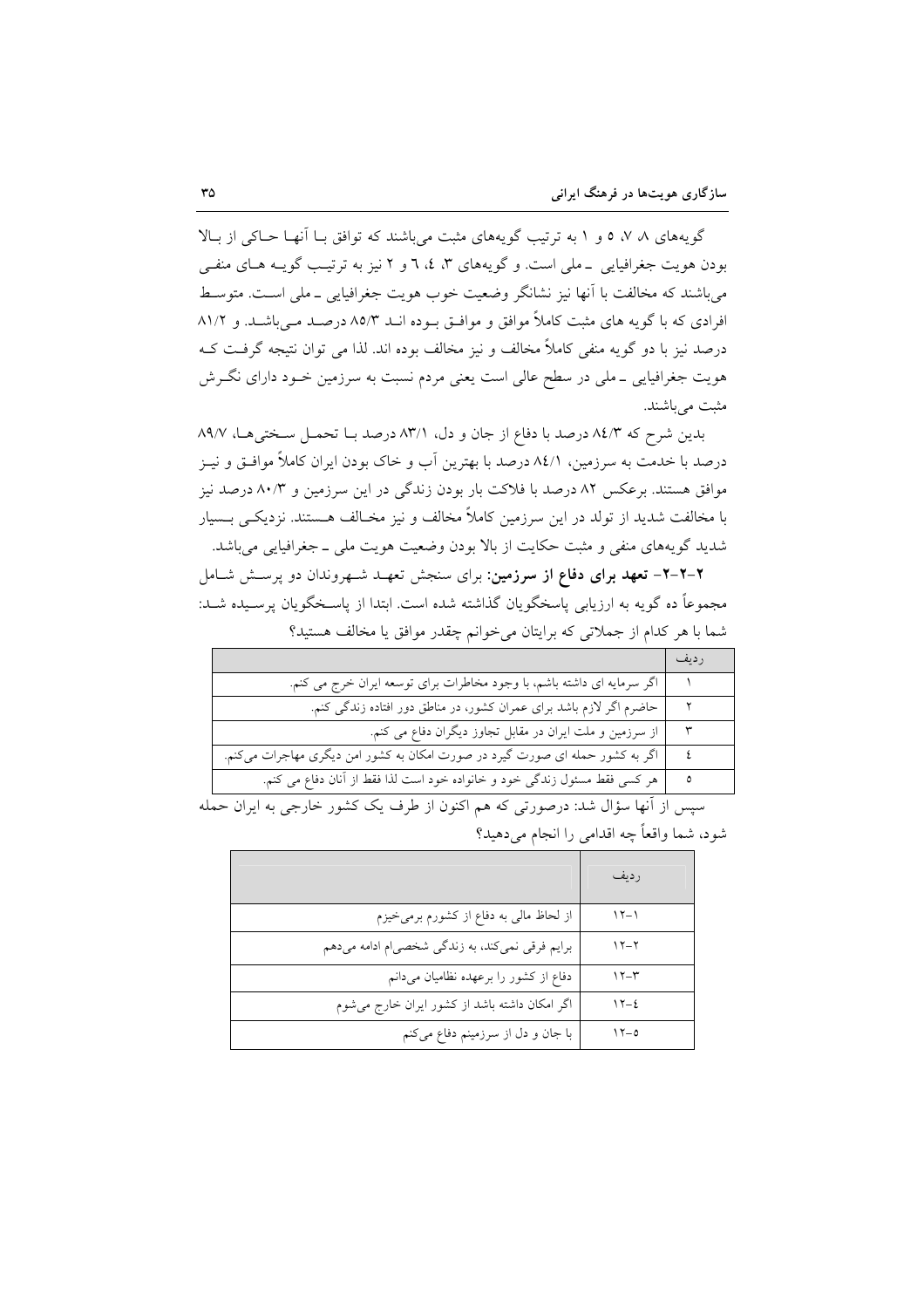گویه ها را می توان از مثبت به منفی به ترتیب زیر تنظیم نمود:

دفاع از سرزمین در مقابل تجاوز با جان، دفاع از کشور با پرداخت هزینه مالی، دفــاع را بــر عهده نظامیان دانستن، هر کس را مسئول زندگی خـود و خـانواده اش دانـستن، بـی تفـاوتی و پرداختن به زندگی شخصی، خروج از کشور و مهاجرت به کشور امن دیگر. داده ها حـاکی از اینست که ۸۲/۹ درصد به گویه دفاع از سرزمین در مقابل تجاوز، ۷۵/۷ درصد بـه گویـه دفـاع مالی از کشور، ۲۱/۹ درصد به گویه دفاع از کشور را بر عهده نظامیان دانستن، ۲۰/۲ درصد بـه گویه هر کس مسئول زندگی خود و خانوادهاش است و ۱۰/۹ درصد به بی تفـاوتی و پـرداختن به زندگی شخصی و در نهایت ۱۳/۲ درصد به گویه خروج از کـشور جــواب کــاملاً موافــق و موافق داده اند.

٣-٢- وضعت هويت ملي - تاريخي

هرچند تفکیک تاریخ از فرهنگ بسیار دشـوار اسـت، امـا در پــژوهش دو مؤلفـه احــساس افتخار نسبت به گذشته تاریخی و نیـز علاقـه نــسبت بـه آثــار تــاریخی را بــه عنــوان مؤلفــه و شاخصهای این بعد از هویت ملی قرار دادیم و از بحث هویت فرهنگی تفکیک نمودیم.

**۱–۲–۲– احساس غرور و افتخار**: در خصوص احساس نسبت به تاریخ مربوط به جوامع چهارگانه قومی، ملی، دینی و ملل توسعه یافتـه از پاسـخگویان سـؤال شـد: گذشـته تـاریخی جوامعي كه نام مي برم چه احساسي را در مردم (شما) بر مي انگيزد؟ (قوم خودت، ملت ايران، امت مسلمان، ملل توسعه يافته كنوني)

در پاسخ ۸۸/٤ درصد در خصوص تاریخ ایران و ملت ایران، ۸۰/۷۵ درصـد در خـصوص تاریخ امت مسلمان، ۷۸/۵ درصد نیز نسبت به تاریخ قوم یا قبیلـه خودشـان احـساس غــرور و افتخار می نمایند، و فقط ٥٦/٧ درصد نسبت به تاریخ جوامع توسـعه یافتـه احـساس غـرور و افتخار می نمایند. و این اّمار نشان دهنده اّنستکه تاریخ ایران در نزد ملت جایگاه خاصی دارد.

۲–۳–۲ علاقه به آثار تاریخی: آثار تاریخی در نزد، یک ملت شناسنامه او را تشکیل مـی دهند، لذا نگاه و علاقـه بـه هـر نـوع از آنهـا گويـاي شخـصيت و هويـت يـك ملـت اسـت. پاسخگویان در میان آثار مربوط به آثار سیاسی ایران باستان، و آثار عرفانی ایرانی و آثار امتـی و أثار قومي، بيش از همه بر أثار شعرا و عرفاي ايراني علاقه نشان دادند.

از پاسخگویان سوال شد که شی به کدام دسته از آثار زیر علاقه بیشتر می دارید؟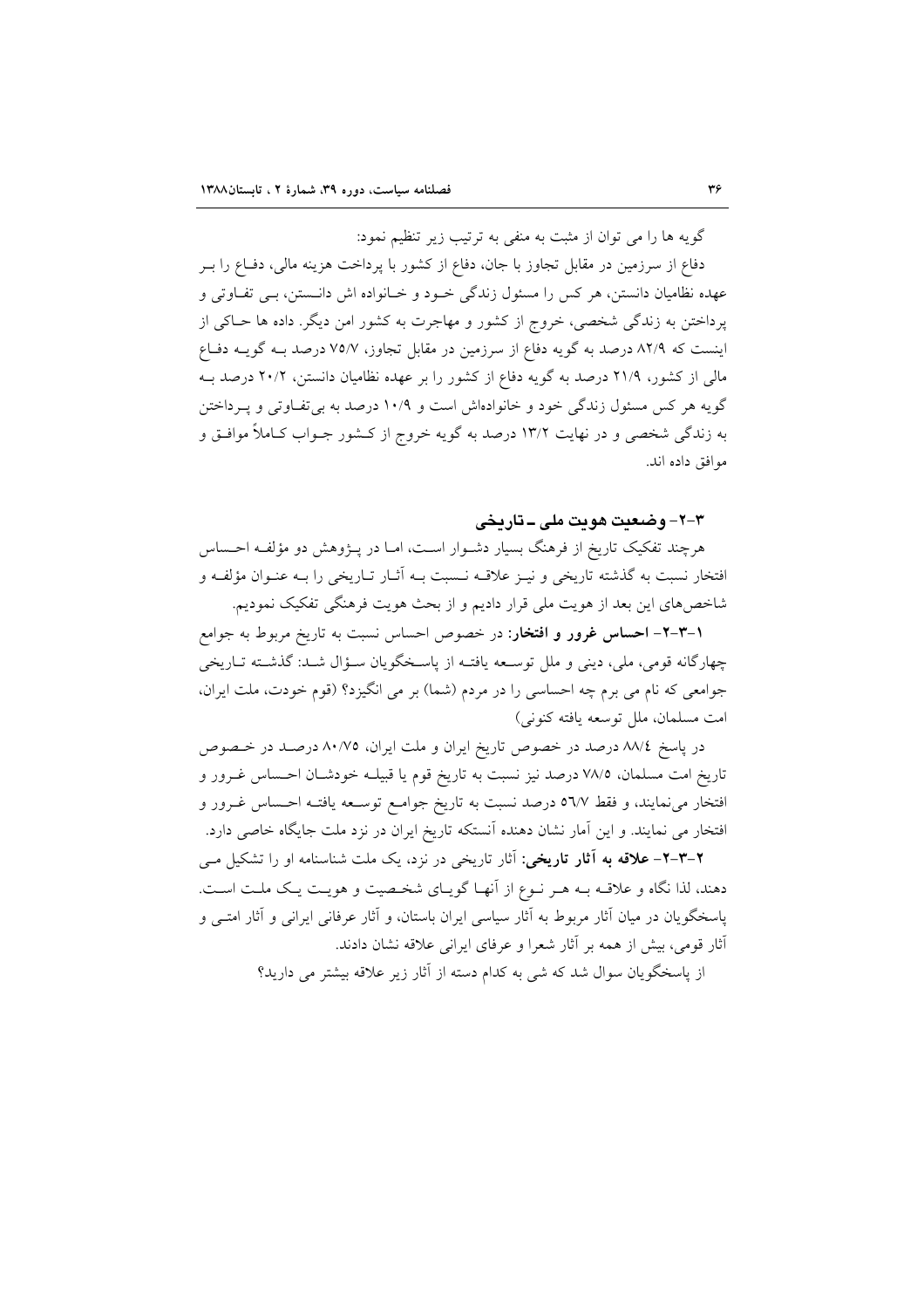|                                                                                                                       | ر دىف |
|-----------------------------------------------------------------------------------------------------------------------|-------|
| آثار سیاسی_ تاریخی مربوط به دوران ایران باستان (مثل تخت جمشید در شیراز)                                               |       |
| أثار سیاسی، تاریخی و مذهبی مربوط به دوران صفویه (مثل أثار اصفهان)                                                     |       |
| آثار ادبی و فرهنگی مربوط به شعرا و عرفای ایرانی (مثل آرامگاه حافظ و سعدی)                                             | ٣     |
| آثار مربوط به زیارتگاههای مذهبی                                                                                       | ٤     |
| آثار مربوط به گذشته تاریخی قوم خودتان در همه زمینهها                                                                  | ٥     |
| هیچ فرقی بین آثار تاریخی مربوط به ادوار مختلف و موضوعهای مختلف وجـود نـدارد، همــه أنهــا لــذت<br>بخش و دیدنی هستند. |       |

که در پاسخ ۸۵/۹ درصد از آثار مربوط به شعرا و عرفـای ایرانــی، ۸۱/۱ درصــد از آثــار و زیارتگاه های مذهبی، ۸۰/۷ درصد از آثار ایران باستان و ۷۵/۲ درصد درخصوص علاقه نسبت به آثار قومی گزینه کاملاً موافق و موافق را برگزیدند. و این نشان دهنده بالا بودن هویت ملبی و دینی در میان آنان است.

در مجموع می توان گفت که هر چند تاریخ ایران جایگاه خاصی دارد اما به علـت ضـعف توریسم در ایران، احساس مناسبی نسبت به آثار ایرانی وجود ندارد و مـردم از بـاب اعتقـادات دینی به زیارتگاه ها علاقه وافر دارند اما شعرا در میان مردم جایگاه خوبی دارند.

# ۴-۲- سنجش مؤلفه های هویت ملی ــ فرهنگی

برای سنجش هویت فرهنگی در سطوح جوامع چهارگانه پنج پرسش طراحی شـد کـه سـه پرسش در خصوص ارزشگذاری نسبت به فرهنگ هـا، و یـک پرســش در خــصوص نگــرش نسبت به زبان فارسی و پرسش آخر مربوط به ارتباط میان فرهنگ ایرانی با دیگر فرهنگ هـا است.

۱-٤-۲- ا**رزشگذاری فرهنگ ها:** در اولین پرسش از پاسخگویان خواسته شد کـه از بـین دو سطح فرهنگی یکی را برگزینند. لذا از آنان سؤال شد: به نظر شما اگر تعارضی بین فرهنگ و آداب و رسوم ایرانی با هر یک از فرهنگ هــا و آداب و رســوم جوامــع زیــر (قــومی، دینــی، جهاني) بوجود آيد، كداميك از حالات بوجود خواهد آمد.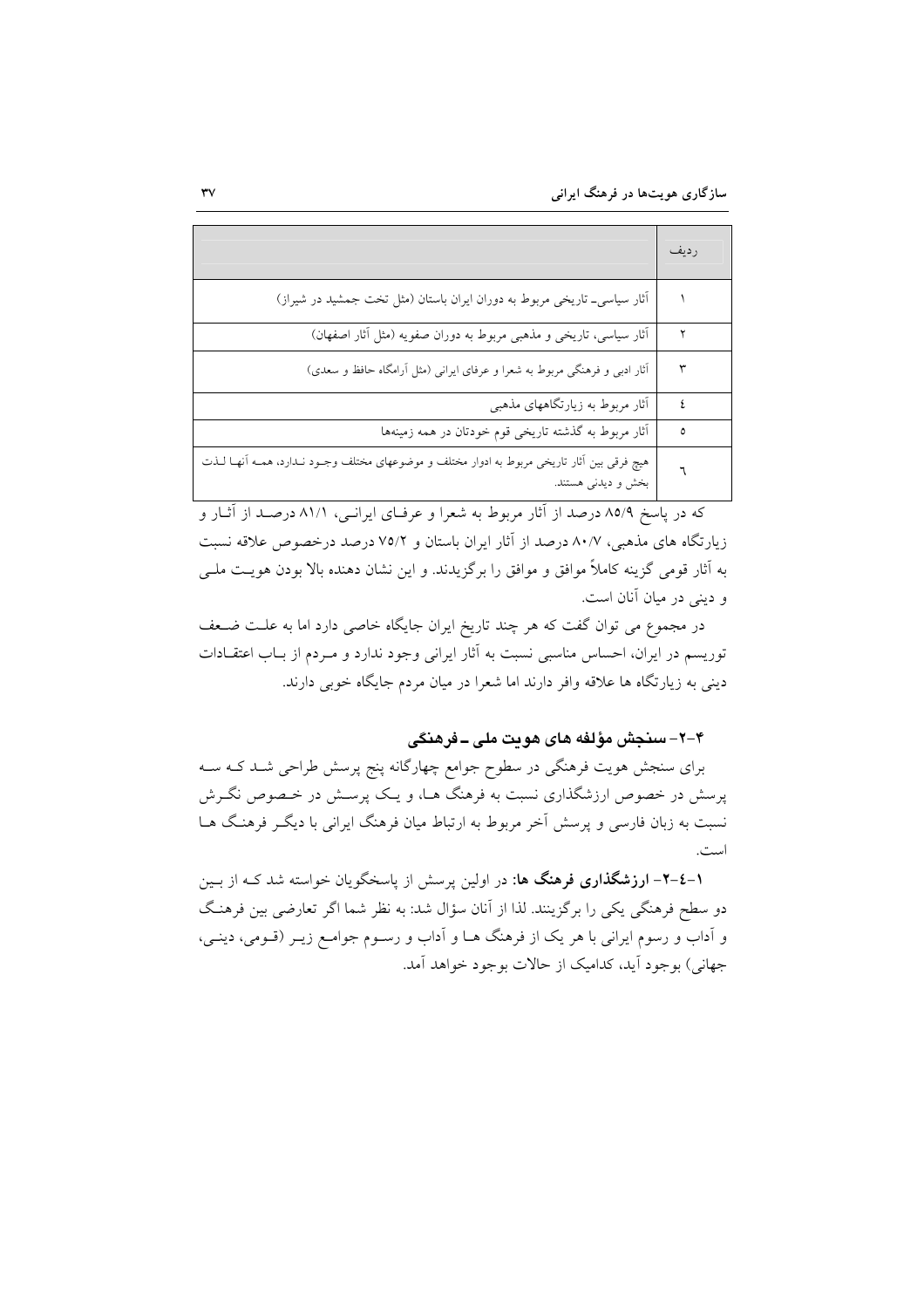|                                                                                     | رديف |
|-------------------------------------------------------------------------------------|------|
| بین فرهنگ ایرانی و فرهنگ قومی ، مردم فرهنگ قومی را برمیگزینند                       |      |
| بین فرهنگ ایرانی و فرهنگ شیعی، مردم فرهنگ ایرانی را برمیگزینند                      |      |
| ً بین فرهنگ ایرانی و فرهنگ اسلامی، مردم فرهنگ ایرانی را برمیگزینند                  |      |
| بین فرهنگ ایرانی و فرهنگ ًملل توسعه یافته، مردم فرهنگ ملل توسعه یافته را برمیگزینند |      |

در خصوص انتخاب بین فرهنگ قومی و فرهنگ ایرانی تقریباً تعــداد مخــالفین و مــوافقین دقیقا با هم برابر هستند، زیرا ٤١ درصد بر ترجیح فرهنگ قومی نسبت به فرهنگ ایرانی جواب کاملاً موافق و موافق را برگزیدند. در حالیکه دقیقا همین تعداد گزینه مخالف و کاملاً مخـالف را برگزیدند، و این نشان دهنده نفوذ هم سطح فرهنگ قـومی و فرهنـگ ملـی در میـان مـردم است. اما در گزینش و ترجیح فرهنگ ایرانی بر فرهنگ اسلامی و دینـی، ۵٤/۸ درصـد جــواب کاملاً موافق و موافق دادند، در حالیکه ٢٦/٩٥ درصد بــه آن جــواب مخــالف و کــاملاً مخــالف دادند و این نشانگر ترجیح فرهنگ ایرانی بر فرهنگ دینی در نزد مردم است. امـا در خـصوص رجحان فرهنگ ملل توسعه يافته بر فرهنگ ايراني، فقط ٢٨/٣ درصد به آن جواب كاملاً موافق و موافق دادند، در حالیکه ۵۱/۸ درصد به آن جواب مخالف و کاملاً مخالف دادند.

دو پرسش دیگر برای درک ارجحیت هویت های فرهنگی در نـزد شـهروندان تهرانـی، در حوزه و پیرامون تربیت فرزندان طراحی شده است. از پاسـخگویان سـؤال شـد: در خـصوص تربیت فرزندان، فرهنگ ها را براساس میزان اهمیت، اولویتبندی کنید؟ آشنا نمودن با فرهنگ ايراني، فرهنگ ديني، فرهنگ قومي، فرهنگ مدرن و غربي.

| ا فرهنگ غربی ۱ | فرهنگ قومي  | فرهنگ ديني | فرهنگ ايراني | نام فرهنگ |
|----------------|-------------|------------|--------------|-----------|
|                | $(0.0)^{V}$ |            | 0/30/        | در صد     |

پرسش دوم در خصوص شاخص نامگذاری برای فرزندان است. چرا کـه نامگـذاری دليـل مهمی برای تشخیص نفوذ فرهنگ ها است، لذا از پاسخگوپان پرسیده شد: اگر بخواهیـد بـرای فرزندان یا بستگان نام انتخاب کنید ترجیح میدهید چه نوع نامی را برگزینید؟ (ایرانــی، دینــی، قومي، غربي)

| فرهنگ غربي | فر هنگ قومے | ه هند <i>د</i> یب <sub>ی</sub> | فر هنگ ایران <sub>ی</sub> ۱ | نام و هنگ |
|------------|-------------|--------------------------------|-----------------------------|-----------|
| ا با       |             |                                |                             | در صد     |

این جدول نشان می دهد که نامگذاری دینی در بین مردم بـا فاصــله بــسیار در رأس قــرار دار د.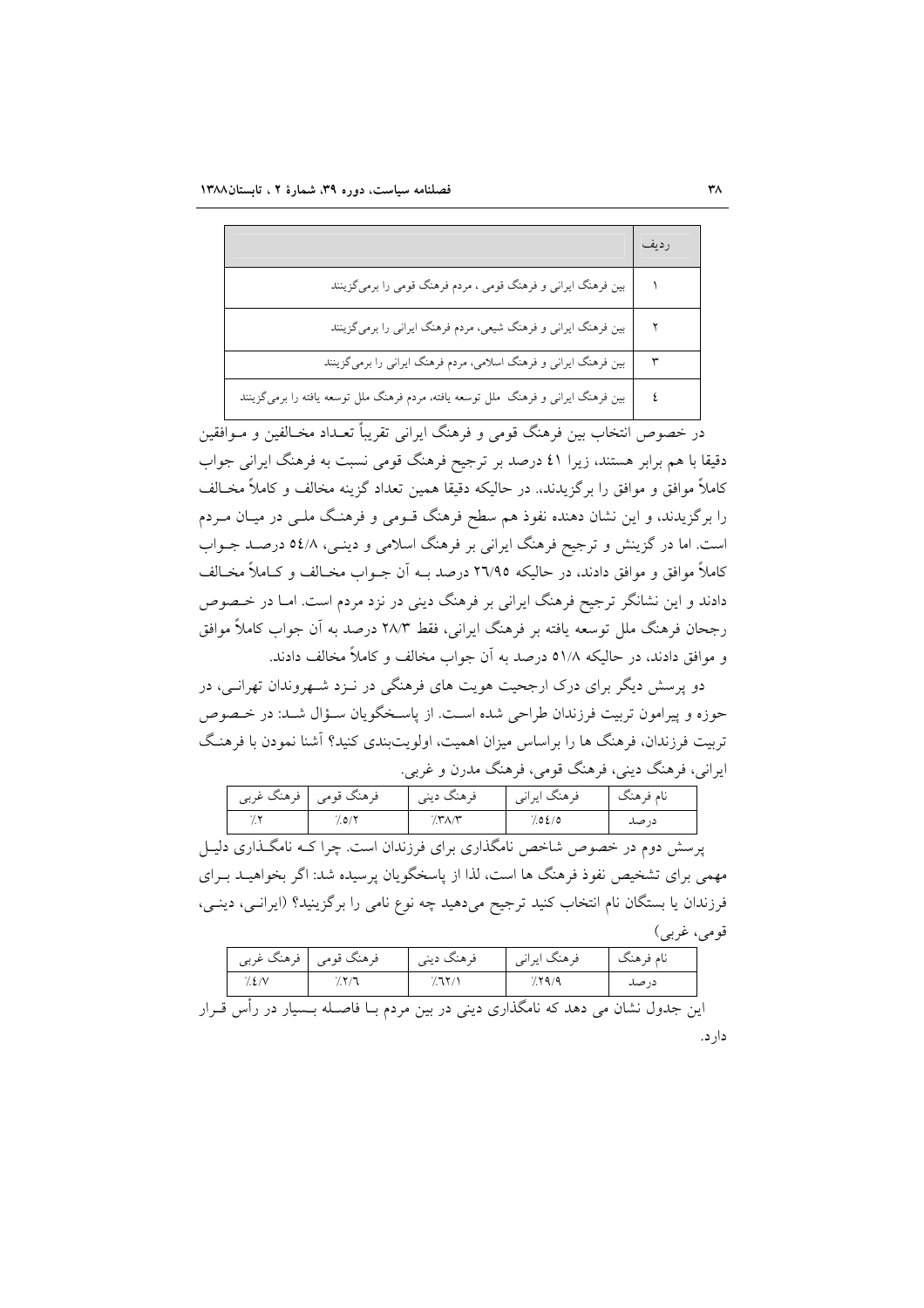### ۲–۲–۲– نگرش نسبت به زبان فارسی:

در خصوص نقش زبان فارسی به عنوان شرط ایرانی بودن و مؤلفـه هویـت ملـی \_ایرانـی نظرات بسیار متفاوتی ارائه میشود. برخی آن را بنیادی ترین مؤلفه برای هویت ایرانی می دانند و برخی بر این باور نیستند. لذا از شهروندان خواسته شد که نظرشان را در این خصوص اعلام نمايند. ضمن اينكه اكثريت پاسخگويان براى زبان فارسى ارزش قائل هستند. فقط ٦٣/٢ درصد آن را شرط ایرانی بودن می دانند، بنابراین بقیه معتقدند که می توان ایرانی بود اما زبان فارسبی را ندانست.

از پاسخگوپان نه (۹) گوپه درباره جايگاه و نقش و ضرورت زبان فارسـي و ارتبــاط آن بــا هويت ايراني \_ ملي پرسيده شد؟

|                                                                             | رديف |
|-----------------------------------------------------------------------------|------|
| زبان فارسی نشانه شخصیت و غرور ایرانی است                                    |      |
| زبان فارسی باعث همبستگی و وحدت ملی ایرانیان است.                            | ۲    |
| زبان فارسی درجهان امروز فایده ندارد و آموزش آن بیفایده است.                 | ٣    |
| فرزندان ما علاوه بر زبان فارسی، باید به زبانهای دیگر امروزی نیز آشنا باشند. | ٤    |
| در دنیای امروز باید زبان علم را آموخت که آنهم غیرپارسی است.                 | ٥    |
| هر که ایرانی است به زبان فارسی علاقهمند است و به آن عشق میورزد.             | ٦    |
| دانستن زبان فارسی از شرایط مهم ایرانی بودن است.                             | ٧    |
| اقوام ایرانی میتوانند به زبان خودشان صحبت کنند و همچنان ایرانی باشند.       | ٨    |
| ضرورتی ندارد که برای اینکه ایرانی باشی حتماً به زبان فارسی صحبت کنی.        |      |

در پاسخ ملاحظه میشود که قسمت چهارم یعنی «فرزندان ما علاوه بر زبان فارسی، باید با زبانهای دیگر امروزی نیز آشنا باشند» بیشترین میانگین و کمترین انحراف معیـار را بــه دســت آورده است. گزینههای انتخاب شده به ترتیب میانگین عبارتند از:

۱. فرزندان ما علاوه بر زبان فارسی، باید با زبانهای دیگر امروزی نیـز آشـنا باشـند بـا مبانگین ۸۹/۷ درصد

٢. اقوام ايراني مي توانند به زبان خودشان صحبت كننـد و همچنان ايرانـي باشـند بـا میانگین ۸۳/٥ درصد

- زبان فارسی نشانه شخصیت و غرور ایرانی است با میانگین ۸۱/۳ درصد  $\mathbf{r}$
- هر که ایرانی است به زبان فارسی علاقهمند است با میانگین ۸۱/۲ درصد  $\cdot$
- زبان فارسی باعث همبستگی و وحدت ملی ایرانیان است میانگین ۸۱/۱ درصد  $\cdot$ .0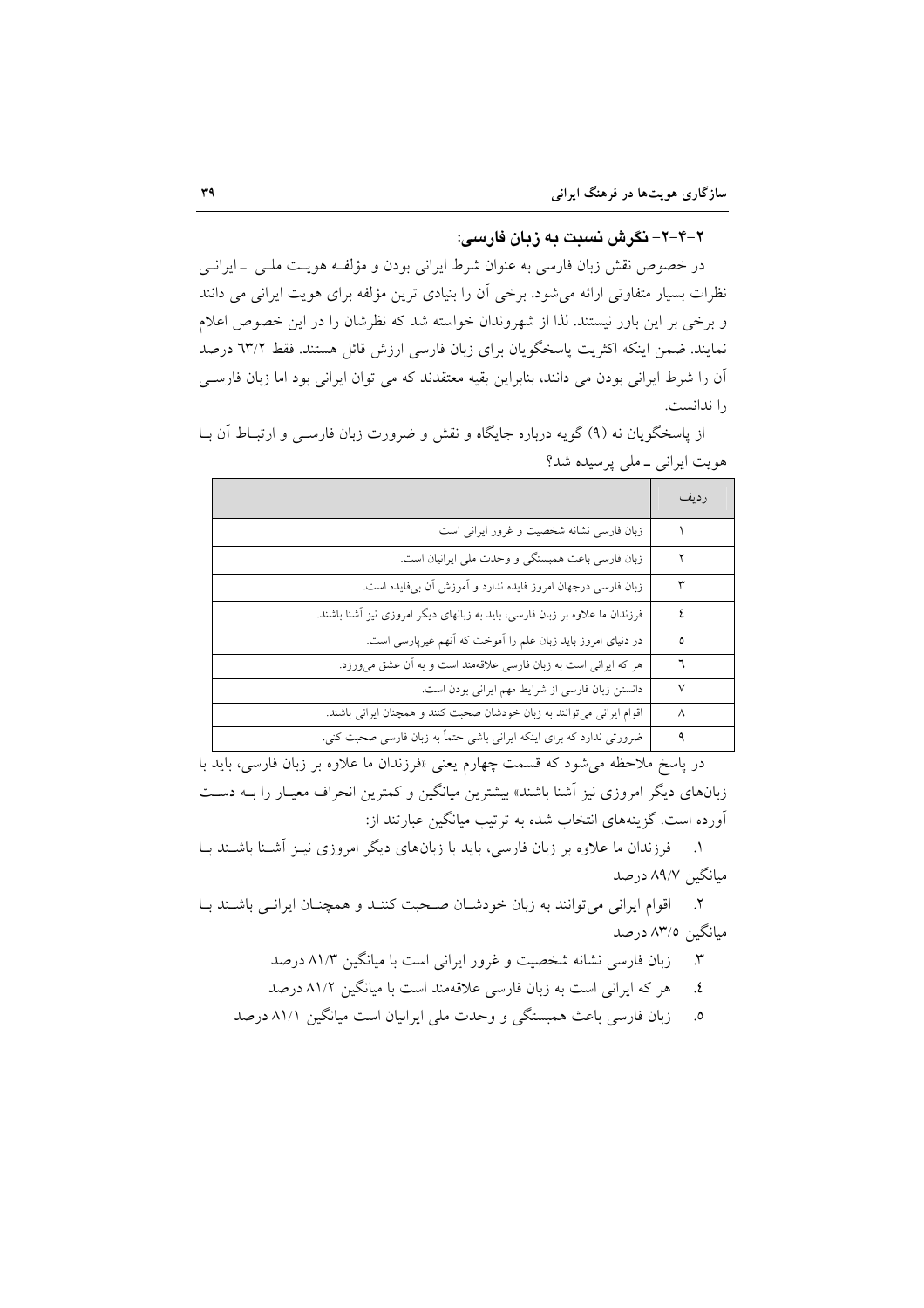در دنیای امروز باید زبان علم را آموخت کـه آن هــم غیرفارســی اسـت میــانگین ۷۲  $\mathcal{L}$ . در صد

برای ایرانی بودن ضرورتی ندارد که به زبان فارسی صحبت کنیم میانگین ٧٠/٦  $\mathcal{N}$ در صد

> دانستن زبان ایرانی از شرایط مهم ایرانی بودن است میانگین ٦٣/٢ درصد  $\lambda$

زبان فارسی در جهان امروز فایده ندارد و آموزش آن بی فایـده اسـت میـانگین ۱۱/۵  $\mathcal{A}$ در صد

لذا نتیجه گیری می شود که در میان مردم زبان جایگاه ویژه ای ندارد.

# ۳-۴-۲- ارتباط مبان فرهنگ ها:

سؤال آخر در خصوص هويت فرهنگي مربـوط بـه ارتبـاط ميـان فرهنـگ هـا اسـت. همانطوریکه تاکنون مشاهده شد، سه هویت ملی، دینی و قومی بسیار به هم نزدیکند. و این امر شاید ناشی از اختلاط فرهنگی باشد، لذا از پاسخگویان در خصوص ارتباط میـان فرهنـگ هــا سؤال شد. در این باره که به نظر آنان چه ارتباطی میان انواع فرهنگ ها در ایران وجود دارد، از أنان سؤال شد: در خصوص ارتباط میان فرهنگ ایرانی و فرهنگ دینی نظرات مختلفی وجـود دارد، شما با هر یک از دیدگاهها و نظرات زیر تا چه میزان موافق یا مخالف هستید؟

|                                                                                                                             | رديف   |
|-----------------------------------------------------------------------------------------------------------------------------|--------|
| ایرانیان همواره دیندار بودهاند و فرهنگ آنان از دین جداییناپذیر است.                                                         |        |
| فرهنگ ملت ایران ریشه در آداب و رسوم ایرانیان کهن دارد                                                                       | ٢      |
| فرهنگ ایرانی با فرهنگ اسلامی عجین شده است و این دو تفکیک ناپذیرند.                                                          | ٣      |
| ما قبل از هر چیز ایرانی هستیم تا اینکه عضو جامعهای با مذهب خاص باشیم.                                                       | ٤      |
| بین فرهنگ ایرانی و فرهنگ شیعه فاصلهای وجود ندارد، و شیعه بودن نشانه ایرانی است.                                             | ٥      |
| ایرانیان نسبت به هموطنان خود، ولو از ادیان و مذاهب دیگر، بیشتر از شـیعیان خــارج از کــشور<br>احساس نزدیکی و یگانگی میکنند. |        |
| ایرانیان نسبت به مسلمانان جهان بیشتر از معتقدین به اقلیتهای دینی کشور خود احساس قرابت و<br>نزدیکی میکنند.                   | $\vee$ |
| ارتباطی بین ایرانی بودن و داشتن مذهبی خاص وجود ندارد.                                                                       | ٨      |

پاسخها نشان می دهد که گزینه دوم یعنی «فرهنگ ملت ایـران ریـشه در آداب و رســوم ایرانیـان کهـن دارد» بیــشترین میـانگین و کمتـرین انحـراف معیـار را بـه دسـت آورده اسـت. گزینههای انتخاب شده به ترتیب میانگین عبارتند از:

۱. فرهنگ ملت ایران ریشه در آداب و رسوم ایرانیان کهن دارد میانگین ۱۳/٤ (۸۵/۵٪)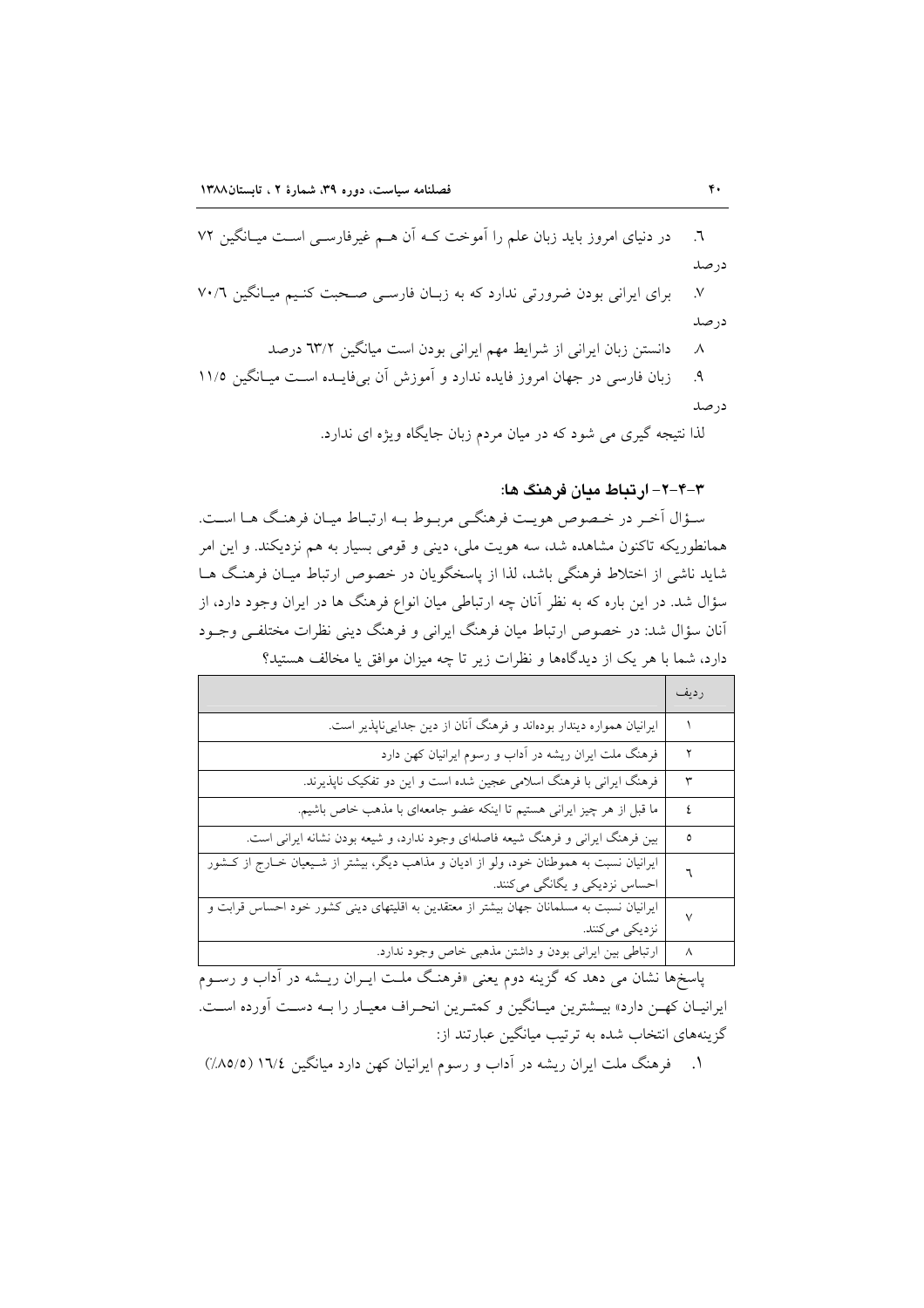۲. ایرانیان همواره دیندار بودهاند و فرهنگ آنان از دین جـدایی ناپــذیر اســت میــانگین  $(7.007)$   $7.92$ 

فرهنگ ایرانی با فرهنگ اسلامی عجین شده و این دو تفکیک ناپذیرند میانگین ۳/۹۳  $\mathcal{N}$  $(\sqrt{V_{\epsilon}/T})$ 

ما قبل از هر چیز ایرانی هستیم تا این که عضو جامعـهای بـا مـذهب خـاص باشـیم  $\cdot$ میانگین ۳/۹۰ (۷۲/۱٪)

۵. \_ ايرانيان نسبت به هموطنان خود ولو از اديان و مذاهب ديگر، بيشتر از شيعيان خــارج کشور احساس نزدیکی می کنند میانگین ۳/٦٦ (٣/٤).

۶. بین فرهنگ ایرانی و شیعه بودن فاصلهای وجود ندارد، شیعه بودن نشانه ایرانی است مبانگین ۳/٤٦ (٦/٥٦/٦)

٧. ايرانيان بيشتر از اقليتهاى ديني كشور خـود نـسبت بـه مـسلمانان جهـان احـساس قرابت و نزدیکی میکنند. (٥١/٢)

٨. ارتباطي بين ايراني بودن و داشتن امتي خاص وجود ندارد ميانگين ٣/٢٩ (٤٦/٣). یاسخ ها حاکی از آنستکه هویت ملی قوی تـر از هویـت امتـی یـا دینـی اسـت. چـرا کـه یاسخگویان قبل از هر چیز فرهنگ ایرانی را دارای ریشههای کهن ایرانبی دانـسته انـد. ضـمن آنکه ایرانیها را دیندار و عجین شده با فرهنگ اسلامی میدانند اما ایرانی بودن را بر عـضویت در جوامع مذهبی اولویت دادند (گویه ٤) و (در گویه ٦) شیعه بودن را شاخص و نشانه ایرانی بودن كمتر دانستند و همين حــدود نيــز احــساس قرابــت و نزديكــي بــا هموطنــان خــود ولــو اقلیتهای دینی را بیش از احساس نزدیکی نسبت به مسلمانهای جهان دانستند. (گویه ۷).

### ۵–۲– وضعیت هویت ملی ــ سیاسی

از میان مؤلفه های مختلفی که برای سنجش هویت سیاسی مطرح شد، سـه مؤلفـه را بـرای سنجش در پرسشنامه قرار دادیم: نگرش نسبت به پرچم به عنوان نماد قدرت سیاسی، نگـرش نسبت به يکيارچگي سياسي و نگرش نسبت به منابع قانون (قدرت).

**۱–۵–۲– نگرش نسبت به پرچم**: در خصوص پرچم از پاسخگویان پرسیده شد. هنگ**ا**می که پرچم ایران را در میان پرچم سایر کشورهای جهان می بینید، چه احساسی پیدا می کنید؟

که ۸۸ درصد پرسش شوندگان پاسخ دادند کـه بـا ديــدن پــرچم ايــران احــساس غــرور و سرافرازی می کنند و ۷٪ نیز بیان داشتند که احساس خاصی ندارند و ۱/۹٪ نیز احساس عقب ماندگی و حقارت را اعلام کردند. و این امر نشان از هویت سیاسی مثبت می باشد.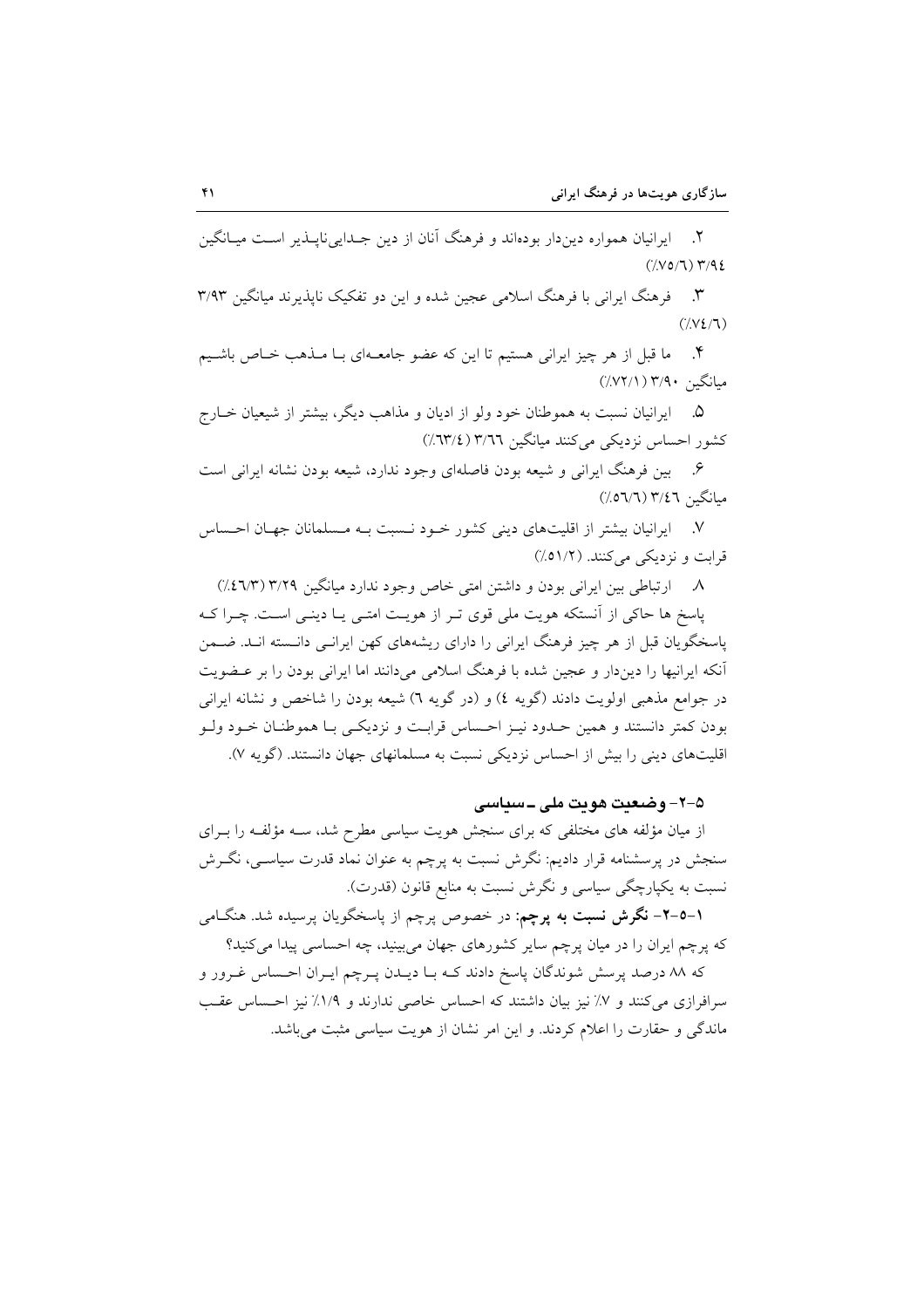۲–۵–۲– یکپارچگی سیاسی: یکی از شاخص های بـسیار مهـم پیرامـون هویـت سیاســی نگرش نسبت به یکپارچگی ساختار سیاسی و یا ضرورت تجزیــه و تفکیـک آن اسـت، لــذا از پاسخگویان پرسیده شد: با توجه به ترکیب چند قومی کشور ایـران، کـدامیک از سـاختارهای سیاسی را برای ایران می پسندند: تجزیه قـومی، خودمختاریهـای منطقـه ای، و یـا یکپـارچگی ساختار سياسى؟

از آن جا که ایران دارای اقوام مختلف است، کدام یک از موارد زیر را صحیح میدانید؟ (فقط یک مورد)

|               |                                                                                     | ر دىف      |
|---------------|-------------------------------------------------------------------------------------|------------|
| 7.12/7        | هر یک از اقوام باید بتوانند برای خود نظام سیاسی دلخواه را تشکیل دهند.               |            |
| 7.11/2        | بهتر است یک نظام سیاسی واحد با خود مختاریهای منطقهای تشکیل شود.                     |            |
| $7\lambda$ Y/ | بهتر است یک نظام سیاسی واحد و یکپارچه بدون خود مختاریهای محلی<br>حاكميت داشته باشد. | $\check{}$ |

همانطوریکه ملاحظه می شود ۸۳/۱ درصد خواهـان یکپـارچگی سـاختار و نظـام سیاســی واحد در کشور می باشند.

٣-٥-٢- مباني قانون (قدرت): نظر و نگرش مـردم پيرامـون مبـاني قـانون يـا قــدرت از مؤلفههای بسیار مهـم هویـت سیاسـی اسـت. لـذا از پاسـخگویان نـسبت بـه گویـههـای زیـر نظر خواهي شد:

|            |                                                                         | ر دىف |
|------------|-------------------------------------------------------------------------|-------|
| 7.22/1     | قوانین باید براساس نظر اکثریت مردم و با توجه به منافع و اقوام مختلف وضع |       |
|            | و اجرا شود.                                                             |       |
| 7.7.7      | قوانین باید موافق مقررات دینی و نظر مراجع باشد.                         |       |
| $\gamma$ ۹ | قوانین باید مطابق عرف و آداب سنت ایرانی باشد.                           |       |
| 7.72/T     | قوانین باید عاقلانه و براساس نظر نخبگان جامعه باشد.                     |       |

همان طور که مشاهده می شود بیشتر افراد (٤٤/١ درصد) گزینه اول را انتخاب کردهاند یعنی این که «قوانین باید براساس نظر اکثریت مردم و با توجه به منافع مناطق و اقوام مختلف وضـع و اجرا شود». به نظر ۲٤/۳ درصد افراد «قوانین باید عاقلانه و بر اسـاس نظـر نخبگـان باشـد». ۲۰/۳ درصد افراد مقررات دینی و نظر مراجع را مهمتر دانستهاند و ۹٪ درصد عـرف و آداب و سنن ایرانی را انتخاب کردهاند.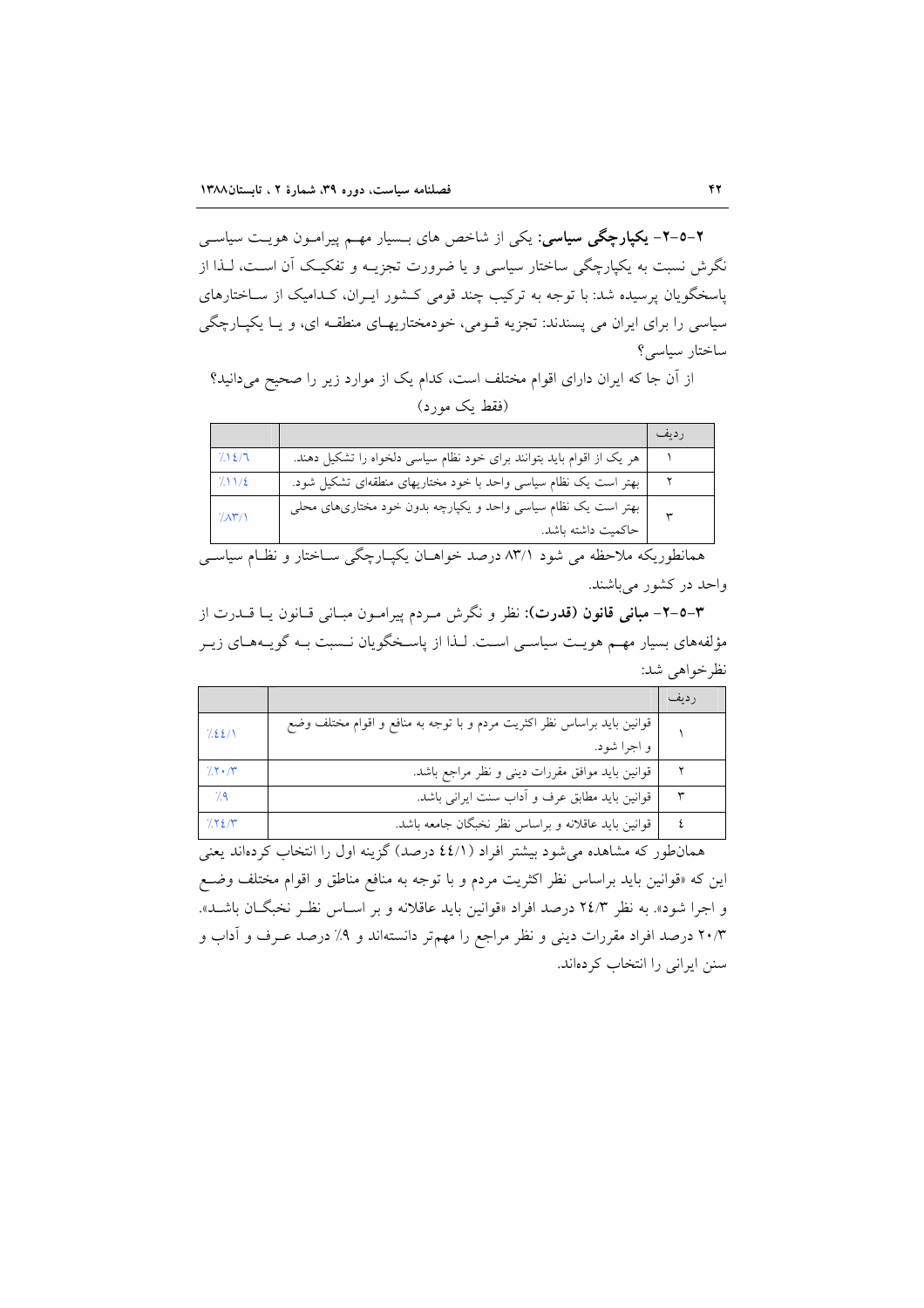# ۴–۵–۲– پرسش نتیجه گیری

در پایان این قسمت با پرسشی پیرامون مجموعهای از مؤلفـه هــای جامعــهای (یکپــارچگی ملی)، جغرافیایی (سرزمین)، تاریخی (اَثار باستانی)، فرهنگی (زبان فارسی) و سیاسی (پرچم و سرود ملی) سعی نمودیم تا میانگینی از وضعیت هویت ملی را بدست دهیم. لذا از پاسخگویان یرسیده شد: به میزان علاقهمندی یا نفرت خود نسبت به مـوارد زیـر نمـره از صـفر تــا بیــست بدهید. علاقهمندی شدید را نمره بیست و نفرت را نمره صفر بدهید.

| خیلی کم<br>$1 - 2$      | کم<br>$0 - A$       | تاحدودي<br>$9 - 17$ | زياد<br>$11 - 17$ | بسيار زياد<br>$1V - Y$  | گويه ها      | رديف             |
|-------------------------|---------------------|---------------------|-------------------|-------------------------|--------------|------------------|
| ۲                       | $\cdot$ /V          | 2/1                 | 11/7              | $\lambda$ \/ $\vee$     | پرچم         | $Y\Sigma-1$      |
| $\mathbf{r}/\mathbf{r}$ | $\Upsilon/\Upsilon$ | 7/V                 | ۱۲                | $V$ ٥/V                 | سرود ملي     | $Y\Sigma-Y$      |
|                         | $\cdot$ / $\sim$    | $\Upsilon/\Upsilon$ | O/9               | $\Lambda$ ۹/ $\Lambda$  | سرزمين ايران | $Y\Sigma-Y$      |
| ۲                       |                     | 2/7                 | 17/T              | V <sup>q</sup> /V       | فرهنگ ایرانی | $Y\Sigma-\Sigma$ |
| $\cdot$ /9              | $\cdot$ /V          | Y/V                 | 9/9               | $\Lambda$ 0/7           | آثار باستانی | $Y\Sigma - 0$    |
|                         | $\cdot/7$           | $\Upsilon/\Upsilon$ | $\cdot 7$         | $\Lambda$ o/ $\Upsilon$ | زبان فارسى   | $Y_{2}-7$        |
| $\Upsilon/\Upsilon$     | 1/2                 | 7/7                 | 17/9              | $V$ ٥/V                 | یکپارچگی ملی | $Y\Sigma-V$      |

همانطور که مشاهده میشود همه گزینهها میانگینی بین چهار و پـنج یعنـی علاقـه زیـاد و خیلی زیاد را کسب کردهاند. گزینه ششم یعنمی «زبـان فارسـمی» بیـشترین میـانگین و کمتـرین انحراف معیار را به دست آورده است. گزینههای انتخاب شده به ترتیب میانگین عبارتند از:

- ١. زبان فارسي ٩٥/٩٪
- ٢. سرزمین ایران میانگین ۹۵/۷٪
- ۴. آثار باستانی با میانگین ۹۵/۵٪
	- ۴. پرچم ایران میانگین ۹۲/۹٪
- ۵. فرهنگ ایرانی میانگین ۹۲٪
- ۶. سرود ملي ميانگين ۸۷/۷٪

ميانگين کل:

٧. يكپارچگى ملى ميانگين ٨٦/٦٪

$$
/47/\Upsilon\Upsilon
$$

نتیجه حاصله حاکی از وضعیت بسیار خوب میزان هویت ملـی در میـان شـهروندان تهرانـی است.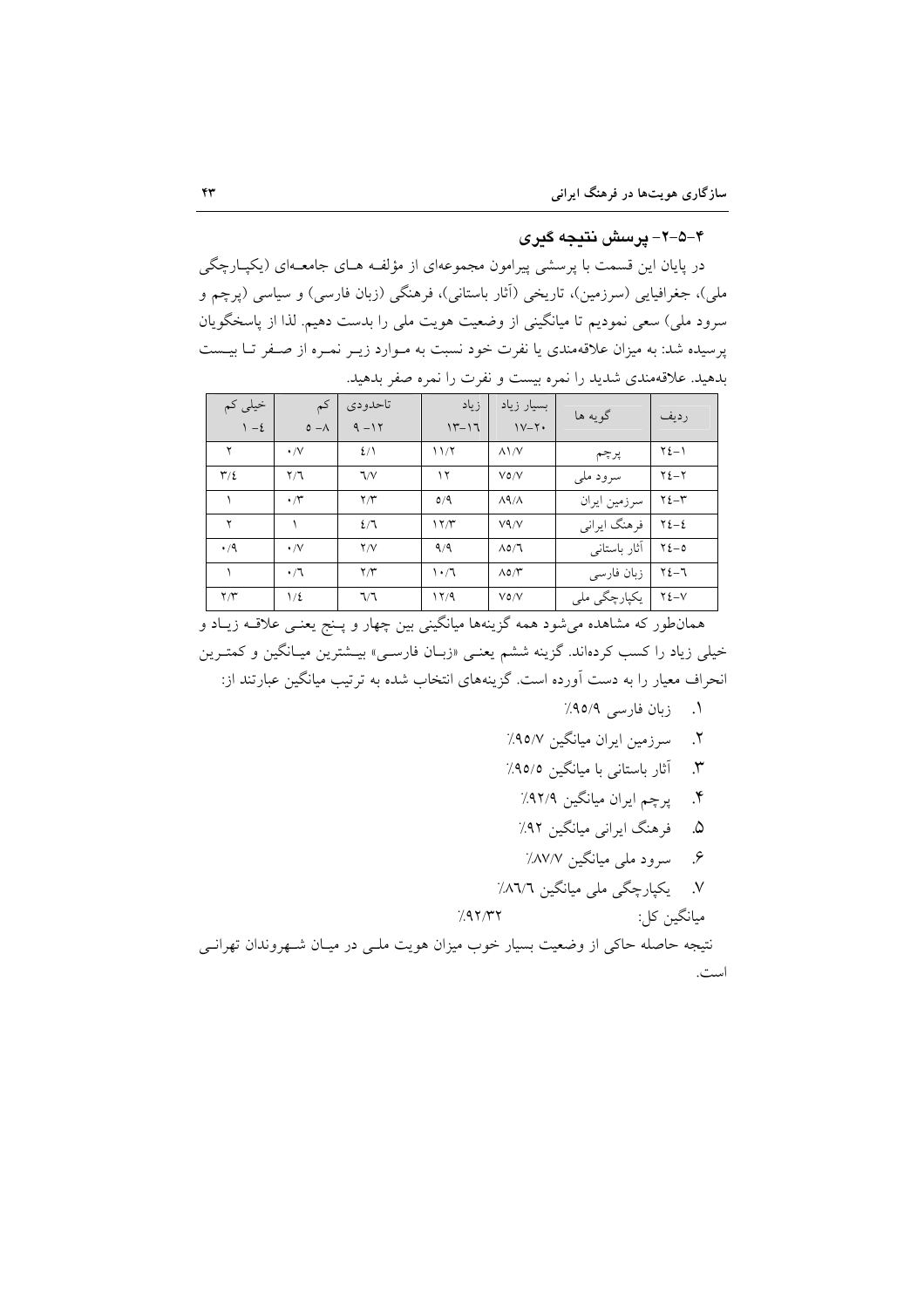٣- آمار توصيفي وضعيت چهار هويت (ملي، امتـي، قــومي و جهــاني) در نمونه آماري

يس از بررسي جداگانه مؤلفه هاي مربوط به چهار نوع هويت ملي، امتى، قـومي و جهـاني در اینجا لازم است به جمع بندی وضعیت هر یک از هویت ها اشاره شود. نکته بسیار مهــم در اینجا آن است که داده های پیوسته به ایـن چهـار نـوع هویـت، بـرای سـادگی بیـشتر و انجـام تحلیل های بعدی به صورت طبقه ای و گسسته آمده است. این امر سبب از دست رفتن برخی از اطلاعات می شود ولی در عوض به تحلیل های بعدی همچون مقایسه میـانگین هـا کمـک می کند. بنابراین، اَمار توصیفی که در اینجا ارائه می شود براساس طبقه ای کردن دادههاست و ممکن است اندکی با داده های توصیفی پیوسته متفاوت باشد. و مسلماً صحت نتایج حاصـل از داده های پیوسته بیشتر می باشد.

سعی نمودیم تمامی داده های مربوط به گویه ها و شاخص های هر یک از چهار هویت را استخراج و جمع بندی نماییم تا مشخص گردد که وضعیت هر یک از هویـت هـای چهارگانــه جگو نه است.

### ۰۱–۳– هويت ملي

کل داده های مربوط به سؤالات مرتبط به هویت ملی استخراج شده و در جدول و نمـودار زیر نشان داده می شود.

| درصد تجعى               | درصد نسبى    | درصد         | تعداد         |           |
|-------------------------|--------------|--------------|---------------|-----------|
| $1/\epsilon$            | $1/\epsilon$ | $1/\epsilon$ | ١٠            | کم        |
| $\mathsf{o}/\mathsf{q}$ | 2/2          | 2/2          | ۳۱            | متوسط     |
| $V$ 0/0                 | 79/V         | 79/V         | <b>EAV</b>    | زياد      |
| ۱۰۰                     | $Y_{\ell/0}$ | $Y_{\ell/0}$ | $\mathcal{V}$ | خیلی زیاد |
|                         | ۱۰۰          | ۱۰۰          | 799           | جمع       |

همانطور که در جدول مشاهده می شود، ۲٤/٥ درصد از پاسخ دهندگان هویت ملی خود را خیلی زیاد برآورد کردهاند. و ٦٩/٧ درصد نیز آن را زیاد ارزیابی کردهانـد، یعنـی ٩٤/٢ درصـد پاسخ دهندگان هویت ملی خود را بالا و خیلی بالا ارزیابی کردهاند و تنها ۱/٤ درصد آن را کم ارزیابی کردهاند. نکته قابل توجه این است که هیچ کدام از پاسخ دهندگان هویت ملـی خـود را خیلی کم ارزیابی نکردهاند. به همین دلیل در جدول بالا گزینه خیلی کم نداریم. بنابراین به نظر پاسخگویان هویت ملی در میان آنان بسیار عالی است.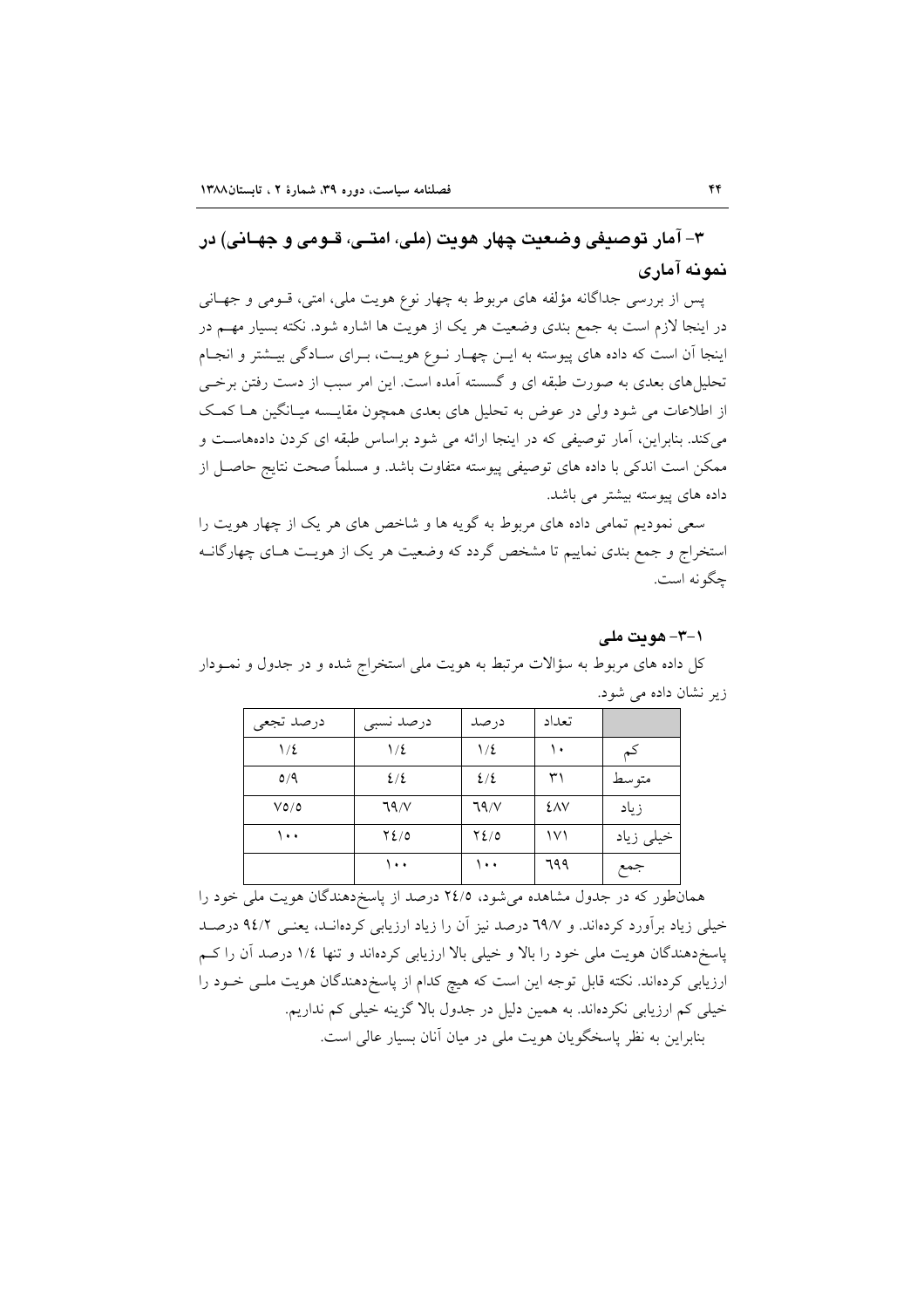# ۲–۳– هويت امتي (جامعه مذهبي)

مقصود از هویت امتی حاصل جمع گویه های مربوط به هویت در خصوص جامعه شـیعی و نیز جامعه اسلامی است که جدول زیر میزان آن را نشان می دهد.

| درصد تجعى | درصد نسبى                         | درصد                                   | تعداد |           |
|-----------|-----------------------------------|----------------------------------------|-------|-----------|
| 1/7       | 1/7                               | 1/7                                    |       | خیلی کم   |
| O/        | $\Upsilon/\Sigma$                 | $\mathbf{r}/\mathbf{r}$                | ۲٤    |           |
| 11/T      | 7/7                               | 7/7                                    | ٤٤    | متوسط     |
| 7.7       | 29/2                              | 29/2                                   | ۳٤٥   | زياد      |
| $\cdots$  | $\mathbf{r}\mathbf{q}/\mathbf{r}$ | $\mathsf{r}\mathsf{q}\wedge\mathsf{r}$ | ۲V٥   | خیلی زیاد |
|           | ۱۰۰                               | ۱۰۰                                    | 799   | جمع       |

همان طور که در جدول مشاهده میشود، ۳۹/۳ درصد از پاسخدهندگان هویت امتبی خـود را خیلی زیاد بر آورد کردهاند. و ٤٩/٤ درصد نیز آن را زیاد ارزیابی کردهاند، یعنی ٨٨/٧ درصـد پاسخدهندگان هویت امتی خود را بالا و خیلی بالا ارزیابی کردهاند و تنها ٥ درصد آن را کـم و خیلی کم ارزیابی کردهاند. در حدود ٦ درصد افراد نیز هویت امتی خود را متوسط دانستهانـد. شکل زیر اطلاعات مربوط به هویت امتی را به صورت نمودار میلهای نشان می دهد.

# ۳-۳- هويت قومي

داده های استخراج شده از گویه های مربوط بـه هویـت قـومی حـاکی از وضـعیت بـسیار خوب أن جامعه است.

| درصد تجعي     | درصد نسبى               | درصد                      | تعداد |           |
|---------------|-------------------------|---------------------------|-------|-----------|
| $\frac{1}{2}$ | $\frac{1}{2}$           | $\binom{1}{k}$            | ٨     | خیلی کم   |
| $2/\tilde{r}$ | $\mathbf{r}/\mathbf{A}$ | $\mathsf{r}_\wedge$       | ۲۲    | کم        |
| ١٤            | 9/V                     | 4/V                       | ٦٨    | متوسط     |
| $VV/\xi$      | 75/2                    | 75/2                      | ٤٤٣   | زياد      |
| $\cdots$      | $\Gamma \setminus 7$    | $\Gamma \setminus \Gamma$ | ۱٥۸   | خیلی زیاد |
|               | ۰۰۱                     | ۱۰۰                       | 799   | جمع       |

.<br>همان طور که در جدول مشاهده میشود، ۲۲/۲ درصد از پاسخ دهندگان هویت قومی خــود را خیلی زیاد برآورد کردهاند. و ۳/٤ درصد نیز آن را زیاد ارزیابی کردهانـد، یعنـی ۸٦ درصـد پاسخ دهندگان هویت قومی خود را بالا و خیلی بالا ارزیابی کردهاند و تنها ۳/٤ درصد آن را کم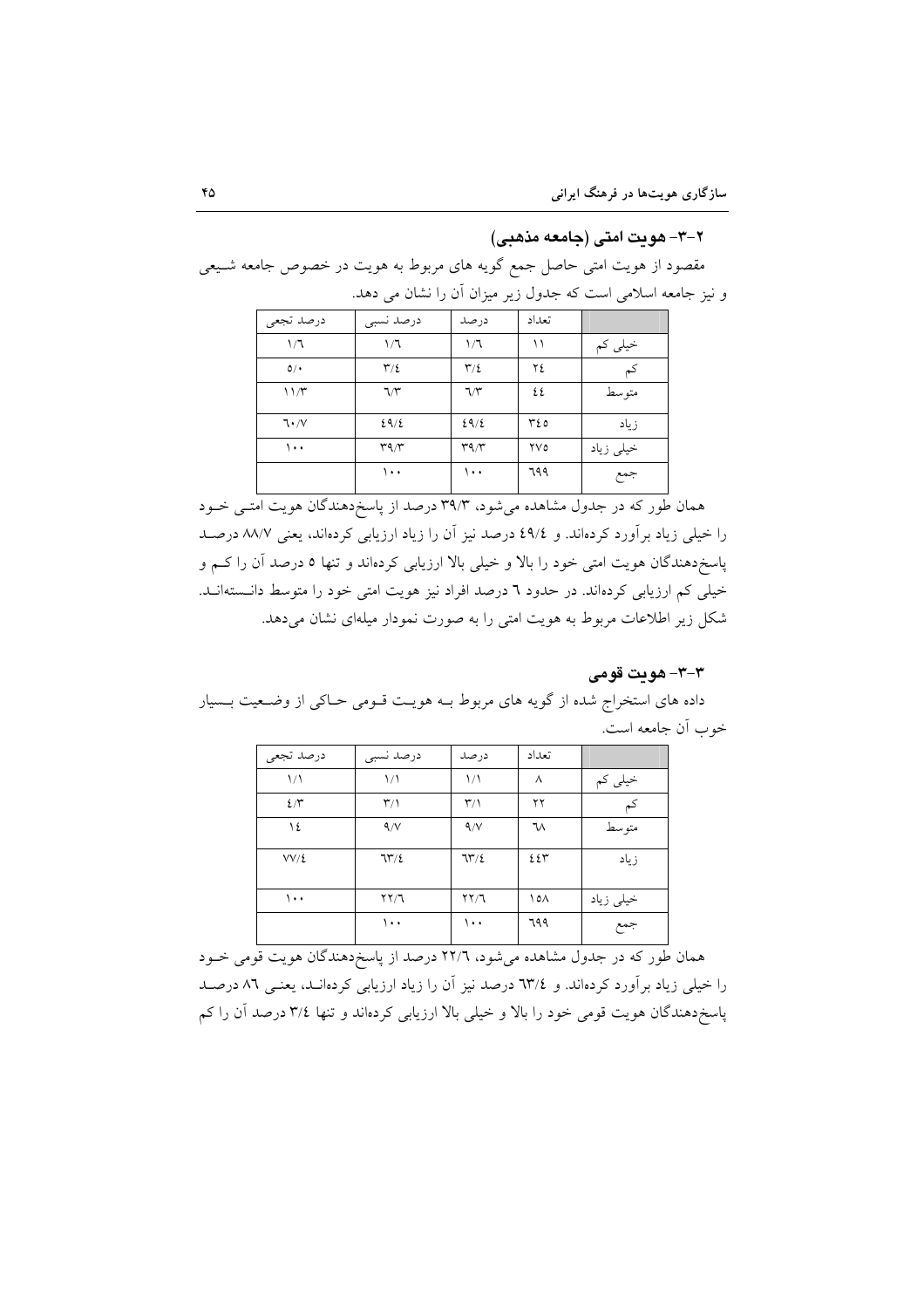و خیلی کم ارزیابی کردهاند. در حدود ۹/۷ پاسخدهندگان نیـز هویـت قـومی خـود را متوسـط دانستهاند.

۳-۴- هو ت جهانی

داده های استخراج شده از گویه های مربوط به هویت جهانی حاکی وضعیت ضعیف آن نسبت به سه هويت ديگر است.

| درصد تجعى                       | درصد نسبى            | درصد                          | تعداد             |           |
|---------------------------------|----------------------|-------------------------------|-------------------|-----------|
| $\frac{1}{2}$                   | $\frac{1}{\sqrt{2}}$ | ۱۸                            |                   | خیلی کم   |
| $\mathcal{N} \cdot \mathcal{N}$ | 9/7                  | 9/7                           | ٦٤                |           |
| $\mathbf{r} \cdot \mathbf{r}$   | $Y \cdot / Y$        | $\mathbf{Y} \cdot \mathbf{X}$ | ۱٤٢               | متوسط     |
| $\Lambda\Lambda/\Lambda$        | oV/o                 | oV/o                          | $2 \cdot 7$       | زياد      |
| ۱۰۰                             | ۱۱/۹                 | 11/9                          | $\Lambda^{\star}$ | خیلی زیاد |
|                                 | $\cdots$             | ۱۰۰                           | 799               | جمع       |

همان طور که در جدول مشاهده میکنید، ۱۱/۸۷ درصد از پاسخدهنـدگان هویـت جهـانی خود را خیلی زیاد برآورد کردهاند. و ٥٧/٥١ درصـد نیـز آن را زیـاد ارزیـابی کـردهانـد، یعنـی ۳۹/۳۸ درصد پاسخ دهندگان هویت جهانی خود را بالا و خیلی بالا ارزیابی کردهاند و تنها ۱۰/۳۰ درصد آن را کم و خیلی کم ارزیابی کردهاند. در حدود ۲۰/۳۱ درصد پاسخ دهندگان نیز هويت جهاني خود را متوسط دانستهاند.

مقایسه نمودارهای مربوط به چهار نوع هویت نشان دهنده آنـست کـه هویـت ملـی دارای بالاترین سطح می باشد و پس از آن هویت مذهبی و سپس هویت قومی قرار دارنـد. ایــن ســه هویت فاصله اندکی با یکدیگر دارند، بگونه ای که هویت ملی ٥/٥ درصد بیشتر از هویت امتی و ٨/٢ درصد بيشتر از هويت قومي است، و هويت مذهبي نيز تنها ٢/٧ درصد بيشتر از هويت قومی است. اما هویت جهانی با این سه نوع هویت دارای فاصله ٢٥ الی ١٨ درصدی است.

| هويت جهاني | هويت قومي | هويت امتى | $\cdot$<br>هويت ملي | $\bullet$<br>نام هو پٽ<br>∼ |
|------------|-----------|-----------|---------------------|-----------------------------|
| $/$ ٦٩/٣٨  | ۸٦        | '/ ΛΛ/Υ   | 1.92/               | درصد                        |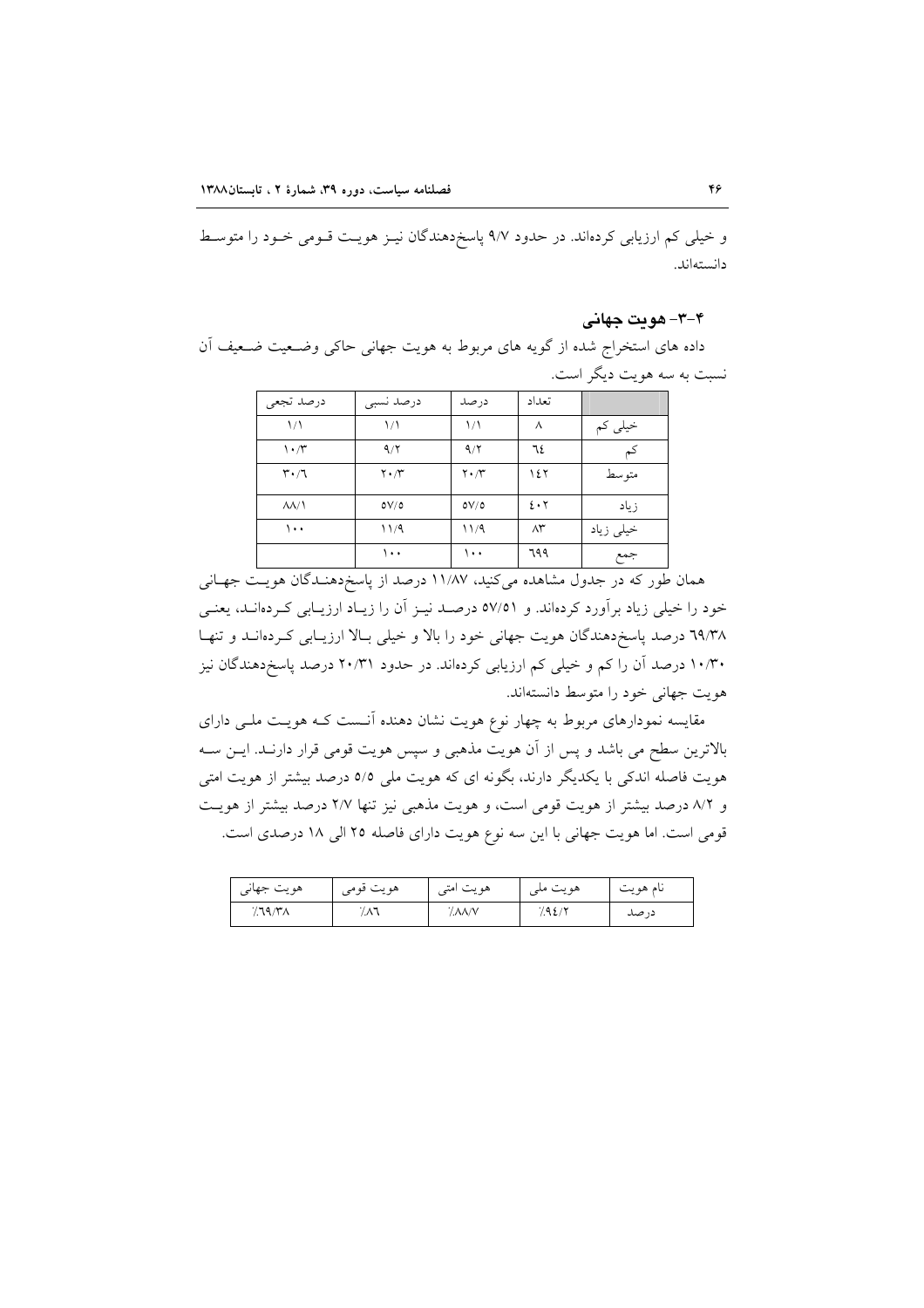

نتىحە

مبانی شکل گیری و همبستگی هر اجتماع سیاسی فرهنگ و هویت سیاســی اســت. هویــت سیاسی در سطح یک جامعه ملی می تواند مرکب از سطوح قومی، ملی، مذهبی و جهانی باشد، که هر یک از این سطوح نیز با توجـه بـه عناصـر متـشکله آن جامعـه مـی توانـد دارای ابعـاد جامعهای، جغرافیایی، تاریخی، فرهنگی و سیاسی تقسیم گردد. جامعه در صورتی دارای ثبات و انسجام خواهد بود که اولاً میان سطوح مختلف هویتی سازگاری وجود داشـته باشــد و ثانیــاً ابعاد مختلف هويت ها نيز داراي توازن و توافق باشند.

جامعه ملی ایران جامعه ای مذهبی است و از طرف دیگر مرکب از اقوام مختلف می باشـد و نیز با توجه به گسترش رسانه های ارتباطی دستخوش تعامل با جامعه جهانی است، لـذا در این جامعه میتوان هر چهار سطح از هویت را مشاهده و بررسی و ارزیابی نمـود. امـا حـضور این هویتهای چهارگانه مـسئله تقویـت و یـا تـضعیف و سـازگاری و تـضاد آنهـا را مطـرح می نماید. لذا این بحث در میان متخصصین مطرح است کـه وضـعیت هویـت ملـی در جامعـه کنونی ایران چگونه است؟ و در مقابل آن وضعیت هویت های قومی و … چگونه می باشد؟

این پژوهش بر فرض اینکه هویت ملـی در میـان شـهروندان تهرانـی (بـه عنـوان مطالعـه موردی) در حال چالش می باشد و احیاناً ایــن سـطح از هویــت بــا هویــت هــای دیگــر دارای تعارض نیز هست انجام گردید. که نتیجه پیمایش نشانگر عدم تأیید فرضیات بود.

چرا که اولاً هویت ملی در تمامی ابعاد در سطح بسیار بـالایی اسـت و ثانیـاً بـا دو هویـت قومی و امتی نیز قرابت زیادی دارد. چنانکه ۹٤/۲ درصد پاسخ دهندگان هویت ملـی خــود را بالا و خیلی بالا ارزیابی کرده اند، و ۸۸/۷ درصد پاسخ دهندگان نیز هویت امتی خود را بـالا و خیلی بالا می دانند، و ٨٦ درصد پاسخ دهندگان نیز هویت قـومی خـود را بـالا و خیلـی بـالا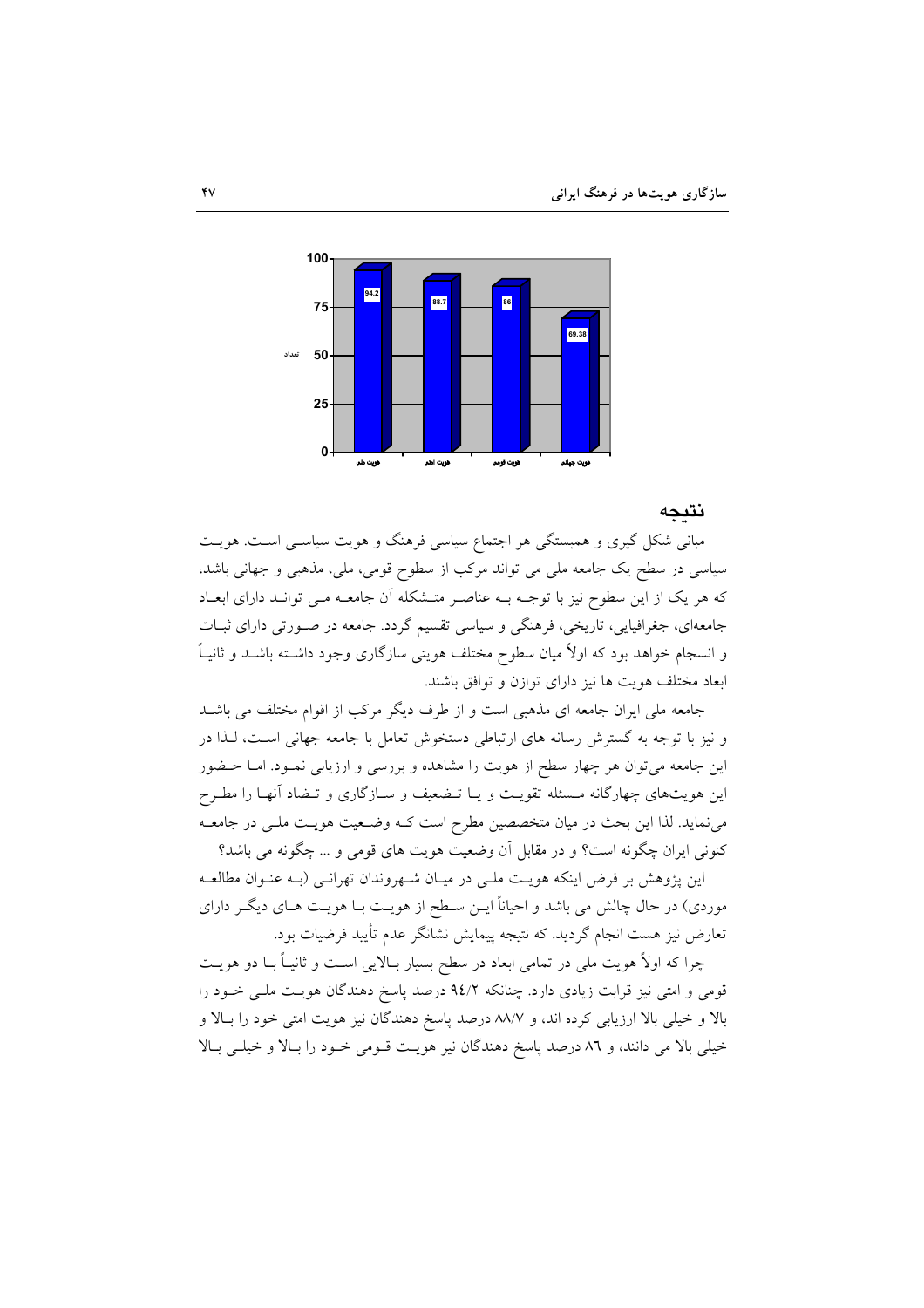ارزیابی می نمایند، ولی در مقایسه با این سه سطح از هویت، هویت جهانی در سطح پائین تری است چنانکه ٦٩/٣٨٪ درصد از پاسخگویان هویت جهانی خود را زیاد و خیلــی زیــاد ارزیــابـی می نمایند.

بنابراین هویت ملی در سطح مناسبی است و بـا دو سـطح دیگـر از هویـت نیـز نزدیـک میباشند، یعنی بین این سه سطح از هویت سازگاری وجود دارد.

# منابع و مآخذ:

# الف. مقالات فارسى

| فصلنامه مطالعات ملی، سال نخست، شماره ۱، پاییز ۷۸                | $\mathord{\hspace{1pt}\text{--}\hspace{1pt}}$ |
|-----------------------------------------------------------------|-----------------------------------------------|
| فصلنامه مطالعات ملي، سال نخست، شماره ۲ و ۳، زمستان ۷۸ و بهار ۷۹ | $-\Upsilon$                                   |
| فصلنامه مطالعات ملي، سال نخست، شماره ٤، تابستان ٧٩              | $-\mathsf{r}$                                 |
| فصلنامه مطالعات ملي، سال دوم، شماره ٥، پاييز ٧٩                 | $-\xi$                                        |
| فصلنامه مطالعات ملي، سال دوم، شماره ٦، زمستان ٧٩                | -0                                            |
| فصلنامه مطالعات ملي، سال دوم، شماره ٧، بهار ٨٠                  | -٦                                            |
| فصلنامه مطالعات ملي، سال دوم، شماره ۸۰ تابستان ۸۰               | $-\vee$                                       |
| فصلنامه مطالعات ملي، سال سوم، شماره ۹، پاييز ۸۰                 | $-\wedge$                                     |
| فصلنامه مطالعات ملي، سال سوم، شماره ۱۰، زمستان ۸۰               | $-9$                                          |
| فصلنامه مطالعات ملي، سال سوم، شماره ١١، بهار ٨١                 | $\rightarrow$ .                               |
| فصلنامه مطالعات ملي، سال سوم، شماره ١٢، تابستان ٨١              | $-11$                                         |
| فصلنامه مطالعات ملي، سال چهارم، شماره ١٤، زمستان ٨١             | ۱۲ –                                          |
| فصلنامه مطالعات ملی، سال چهارم، شماره ۱۵، شماره ۱، سال ۸۲       | ۱۳                                            |
| فصلنامه مطالعات ملی، سال چهارم، شماره ۱٦، شماره ۲، سال ۸۲       | $-12$                                         |
| فصلنامه مطالعات ملی، سال پنجم، شماره ۱۷، شماره ۱، سال ۸۳        | $-10$                                         |
| فصلنامه مطالعات ملي، سال پنجم، شماره ١٩، شماره ٣، سال ٨٣        | $-17$                                         |
| فصلنامه مطالعات ملي، سال پنجم، شماره ۲۰، شماره ٤، سال ۸۳        | $-1V$                                         |
| فصلنامه مطالعات ملي، سال ششم، شماره ۲۱، شماره ۱، سال ۸٤         | $-1\Lambda$                                   |
| فصلنامه مطالعات ملی، سال ششم، شماره ۲۲، شماره ۲، سال ۸٤         | ۱۹ -                                          |
| فصلنامه مطالعات ملي، سال ششم، شماره ۲۳، شماره ۳، سال ۸٤         | $-\mathbf{y}$                                 |
| فصلنامه مطالعات ملی، سال ششم، شماره ۲٤، شماره ٤، سال ٨٤         | 7۱ -                                          |

فصلنامه مطالعات ملي، سال هفتم، شماره ٢٥، شماره ١، سال ٨٥  $-11$ 

#### ب. مقالات خارجي

- 1- Bruce D. Keillor, A five-country study of national identity, Department of Marketing, College of Business Administration, University of Akron, Akron, Ohio, USA.
- 2- David L.A. Gordona and Brian S. Osborne, Constructing national identity in Canada's capital, 1900-2000, Department of Geography, Queen's University, Kingston, Ont., Canada K7L 3N6.
- 3- David L.A. Gordona and Brian S. Osborne, Constructing national identity in Canada's capital, 1900–2000, Department of Geography, Queen'sUniversity, Kingston, Ont., Canada K7L 3N6.